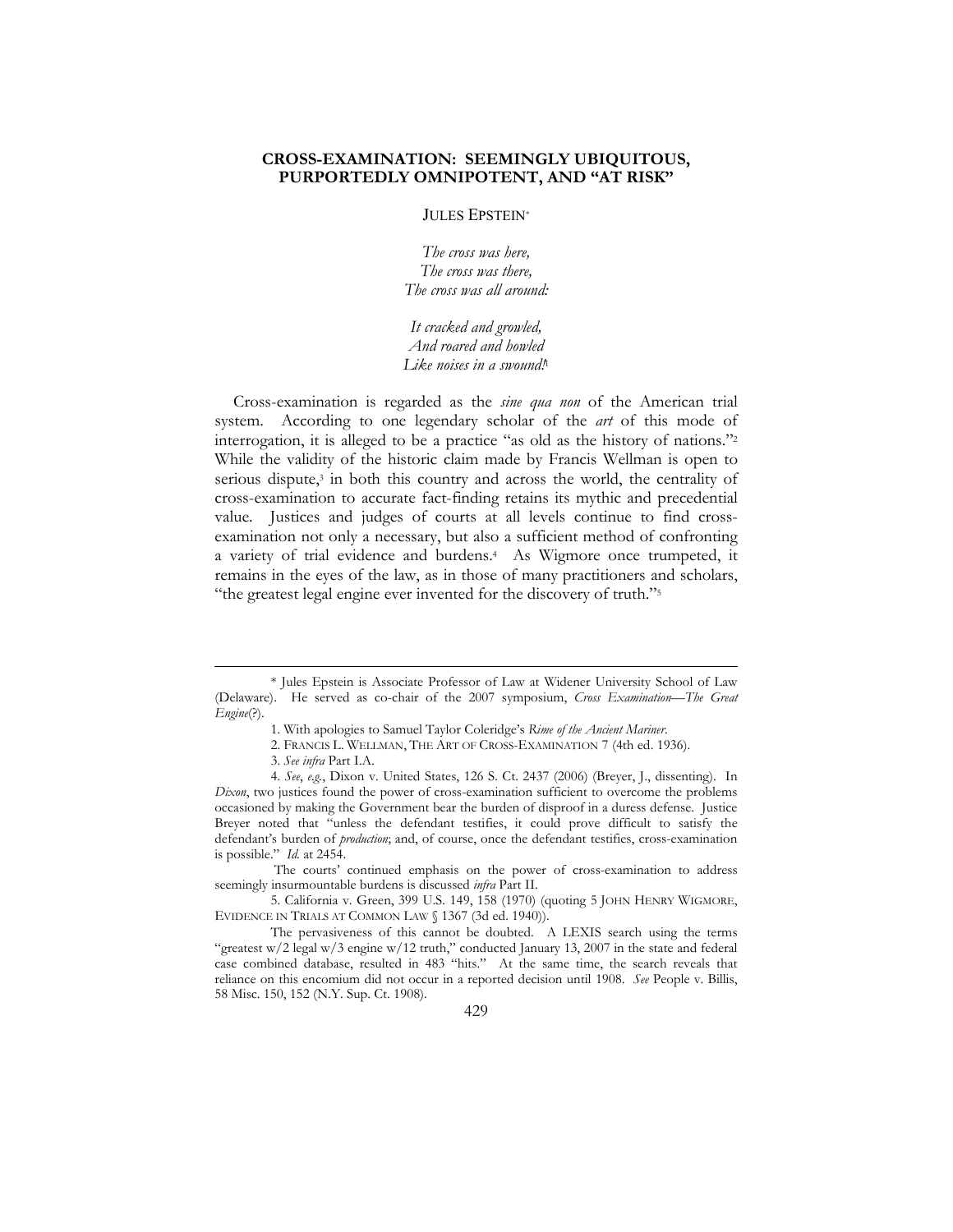Whether cross-examination is at the heart of the Sixth Amendment's Confrontation guarantee<sup>6</sup> is not provable, in substantial part, because of the lack of contemporaneous documentation of the Framers' motivations and intentions regarding this component of the Bill of Rights.7 Nonetheless, it cannot be denied that cross-examination is viewed as a core aspect of the trial process, both criminal and civil, and its use and purported power are omnipresent in the American adjudicative system. Indeed, this role is confirmed in the abundance of literature (both fictional<sup>8</sup> and educational) involving cross-examination, and its increasing prominence in the law school curriculum.<sup>9</sup>

 This article confirms the exalted status cross-examination has achieved and arguably retains in the American trial and fact-finding process, while simultaneously identifying its frailties: its ineffectiveness as a truth-discerning tool in varying contexts; trends in constitutional law that will eliminate the requirement of cross-examination for expanding categories of witnesses; and the impact of technology and popular media on the learning processes and expectations of jurors. Particularly because of the transformation of hearsay law and the continuing trend toward visual rather than aural learning and knowledge accumulation, cross-examination may play a reduced role in the trial process and its form may need to be reinvented.

9. See infra Part I.D.

<sup>6.</sup> The Sixth Amendment provides in relevant part: "In all criminal prosecutions, the accused shall enjoy the right to . . . be confronted with the witnesses against him; to have compulsory process for obtaining witnesses in his favor, and to have the Assistance of Counsel for his defense." U.S. CONST. amend. VI.

<sup>7.</sup> Justice Harlan's observation that "the Confrontation Clause comes to us on faded parchment" is oft-cited and frequently deemed accurate. Green, 399 U.S. at 173-74 (Harlan, J., concurring). See, e.g., John R. Kroger, The Confrontation Waiver Rule, 76 B.U. L. REV. 835, 868 n.205 (1996); Margaret A. Berger, The Deconstitutionalization of the Confrontation Clause: A Proposal for a Prosecutorial Restraint Model, 76 MINN. L. REV. 557, 562 (1992) ("Little information exists about precisely what the concept of confrontation signified in the seventeenth and eighteenth centuries in England and the colonies."); Sherman J. Clark, An Accuser-Obligation Approach to the Confrontation Clause, 81 NEB. L. REV. 1258, 1269 (2003) ("[T]he Framers left us little or no direct indication of what the confrontation right meant to them[.]"); Howard W. Gutman, Academic Determinism: The Division of the Bill of Rights, 54 S. CAL. L. REV. 295, 332 n.181 (1981) (maintaining that the Confrontation Clause was only debated for five minutes before its adoption). In Irving Brant's The Bill of Rights: Its Origin and Meaning (1965) there is no discussion of why the Framers included this right and no quote from the debates addressing it. See id.

<sup>8.</sup> The prominence of "courtroom fiction" in popular literature can be seen as yet another confirmation of the pivotal truth-determining role attributed to cross-examination. Jon L. Breen annotates nearly 800 book-length novels and short-story compilations "that have significant portions devoted to trials and other courtroom proceedings." JOHN L. BREEN, NOVEL VERDICTS: A GUIDE TO COURTROOM FICTION, iv (2d ed. 1999); see also Terry White, Introduction to JUSTICE DENOTED: THE LEGAL THRILLER IN AMERICAN, BRITISH, AND CONTINENTAL COURTROOM LITERATURE xvii (Terry White ed., 2003).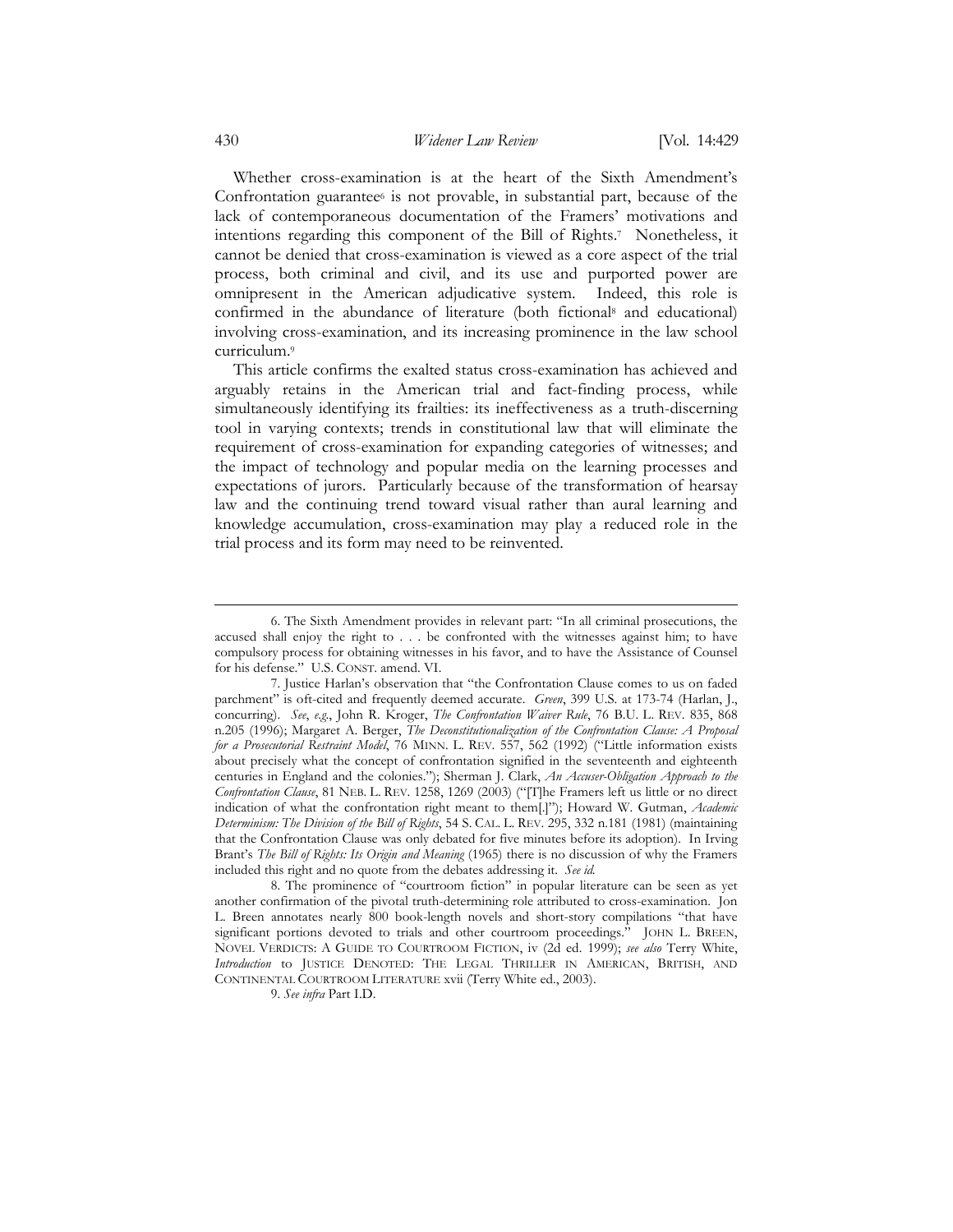### I. THE ORIGINS OF CROSS-EXAMINATION AS A CORE TRIAL TOOL

## A. The Antecedents of American Trial Cross-Examination

There is no veracity to Francis Wellman's claim that "[t]he system [of adversarial cross-examination] is as old as the history of nations."10 There may have been *confrontation* rights as early as ancient Rome, where "[a]nonymous accusations were not actionable, because, among other things, the accused . . . had the right to confront his accuser,"<sup>11</sup> but these rights did not involve crossexamination and may have been more of an investigative tool, rather than a trial procedure.<sup>12</sup>

 The roots of cross-examination are more easily traced to England and the development of its adversarial trial process. A recognition of the importance of cross-examination was developed in French criminal justice theory in the late sixteenth-century writings of Pierre Ayrault, who emphasized the desirability of cross-examination as a complement to the face-to-face rendering of an accuser's testimony.<sup>13</sup>

According to McCormick, as early as 1668 a court rejected an out-of-court statement because "the other party could not cross-examine the party sworn."14 Professor Langbein tracked this as the transition from "[t]he oathbased system [that] presupposed the witness's fear that God would damn a perjurer. . . . [to] the new order [that] substituted its faith in the truthdetecting efficacy of cross-examining."15 In his exceptional tracing of the history of adversary cross-examination, Professor Langbein dates the acceptance or institutionalizing of defense cross-examination in non-treason cases to the 1730s.16 Langbein found cross-examination to be a necessary (albeit, in his view, ill-desired<sup>17</sup>) response to three occurrences in the English trial system: the growing use of lawyers to present prosecutions in both the investigative and trial stages; the reward system that offered bounties to those who provided testimony establishing that a crime reached the severity (or

-

<sup>10.</sup> WELLMAN, supra note 2, at 7.

<sup>11.</sup> David Lusty, Anonymous Accusers: An Historical & Comparative Analysis of Secret Witnesses in Criminal Trials, 24 SYDNEY L. REV. 361, 364 (2002) (alteration in original) (quoting JOSEPH PLESCIA, THE BILL OF RIGHTS AND ROMAN LAW 84 (1995)).

<sup>12.</sup> Kenneth Graham, Confrontation Stories: Raleigh on the Mayflower, 3 OHIO ST. J. CRIM. L. 209, 211 (2005) ("While Roman law did recognize a procedure bearing that name, it was not a trial device but an investigative tool resembling a modern police lineup.").

<sup>13.</sup> Frank R. Herrman & Brownlow M. Speer, Facing the Accuser: Ancient and Medieval Precursors of the Confrontation Clause, 34 VA. J. INT'L L. 481, 540-43 (1994) (discussing the writings of Pierre Ayrault, found in L'ORDRE, FORMALITÉ ET INSTRUCTION JUDICIAIRE 1.5 (1588)).

<sup>14.</sup> MCCORMICK ET AL., MCCORMICK ON EVIDENCE 728 (Edward W. Cleary ed., 3d ed. 1984) (quoting 2 Rolle's Abr. 679, pl. 9 (1668)).

<sup>15.</sup> JOHN H. LANGBEIN, THE ORIGINS OF ADVERSARY CRIMINAL TRIAL 246 (2003).

<sup>16.</sup> Id. at 168.

<sup>17.</sup> Professor Langbein views the two-party adversary system as a "poor proxy for truth-seeking." Id. at 332.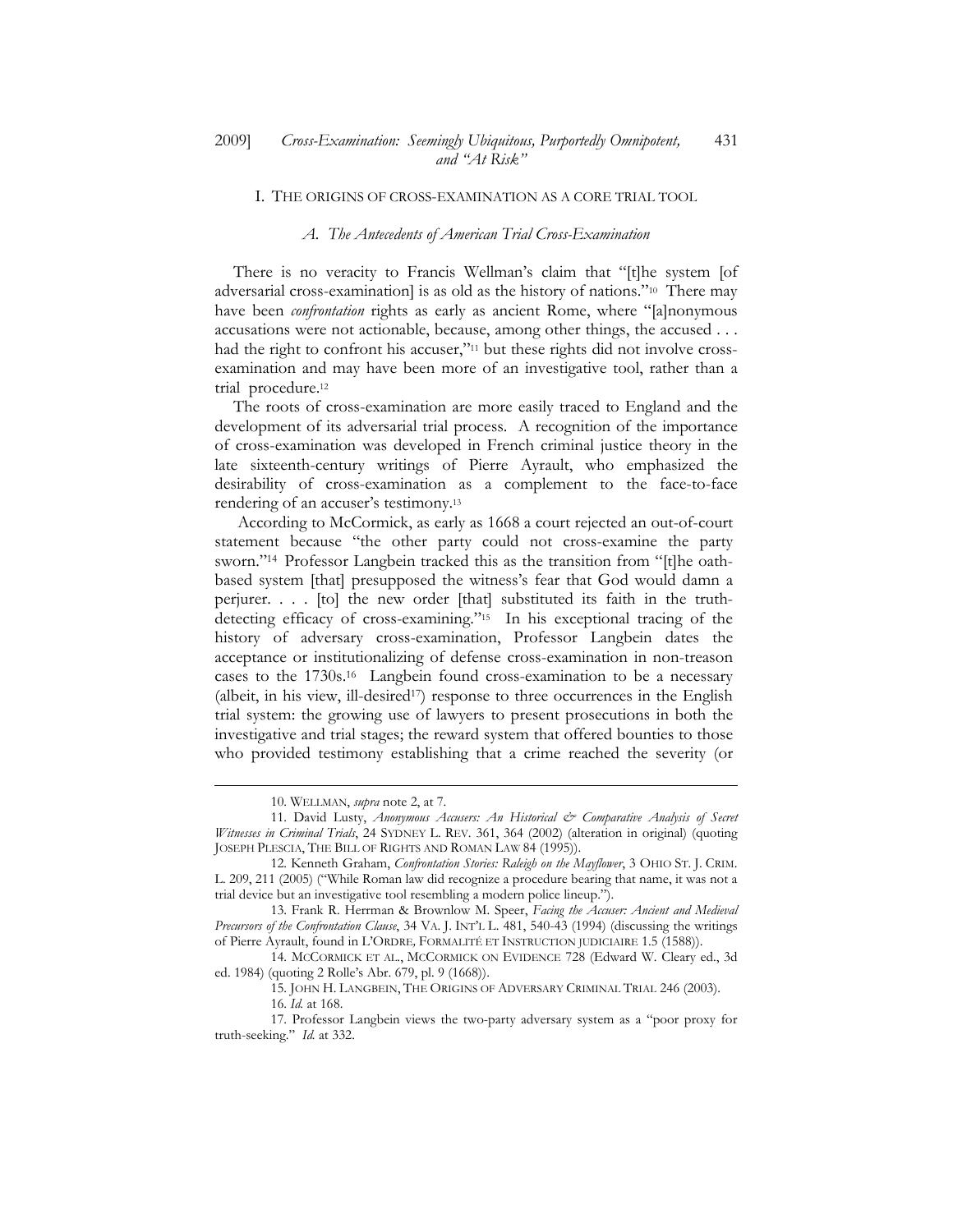degree of financial loss) to qualify as a felony and thus invited fraudulent testimony, the corrupt motive of which required cross-examination as an antidote; and "the crown witness system for obtaining accomplice evidence in gang crimes, a prosecutorial technique that created further risks of perjured testimony."<sup>18</sup>

# B. Cross-Examination in American Law

Although there was some cross-examination in early American trials, the historic record for ascertaining whether the Framers' intent in adopting the Confrontation Clause was to enshrine cross-examination as a Constitutional right is skimpy, diffuse, and potentially contradictory. In his extensive treatment of this subject, Professor Randolph N. Jonakait acknowledges that the evidence of both the Framers' intent and the contemporaneous practice at the time of the adoption of the Confrontation Clause is "scanty," with only limited references in the constitutional debates.19 Professor Jonakait posits that the confrontation right of cross-examination reflects the ascendance and acceptance of the role of lawyers in American colonial and early postindependence trials:

The suggestion here is that America had adopted an adversary system, with defense cross-examination at its core, by the time of the Bill of Rights. This contention is supported by the transformation defense counsel brought to English criminal procedure, America's early acceptance of a full right to counsel, and America's creation of a public prosecutor. An adversary system was also consistent with new American concepts about crime, a government of checksand-balances, and how society should be ordered.<sup>20</sup>

1

[T]he Americans did not simply draw on English law. American criminal procedure developed in a distinctive way. The right to counsel in felony trials developed far more quickly in America than in England, and with it rose an adversarial spirit that made the opportunity for confrontation of adverse witnesses especially crucial.

<sup>18.</sup> Id. at 4.

<sup>19.</sup> Randolph N. Jonakait, The Origins of the Confrontation Clause: An Alternative History, 27 RUTGERS L.J. 77, 116 (1995).

<sup>20</sup>. Id. at 108. The importance of the role of counsel in defining the intent of the confrontation right is also accepted by Professors Friedman and McCormack:

Richard. D Friedman & Bridget McCormack, Dial-In Testimony, 150 U. PA. L. REV. 1171, 1206- 07 (2002). See also Robert P. Mosteller, Remaking Confrontation Clause and Hearsay Doctrine Under the Challenge of Child Sexual Abuse Prosecutions, 1993 U. ILL. L. REV. 691, 742-744. As Professor Mostellor explains: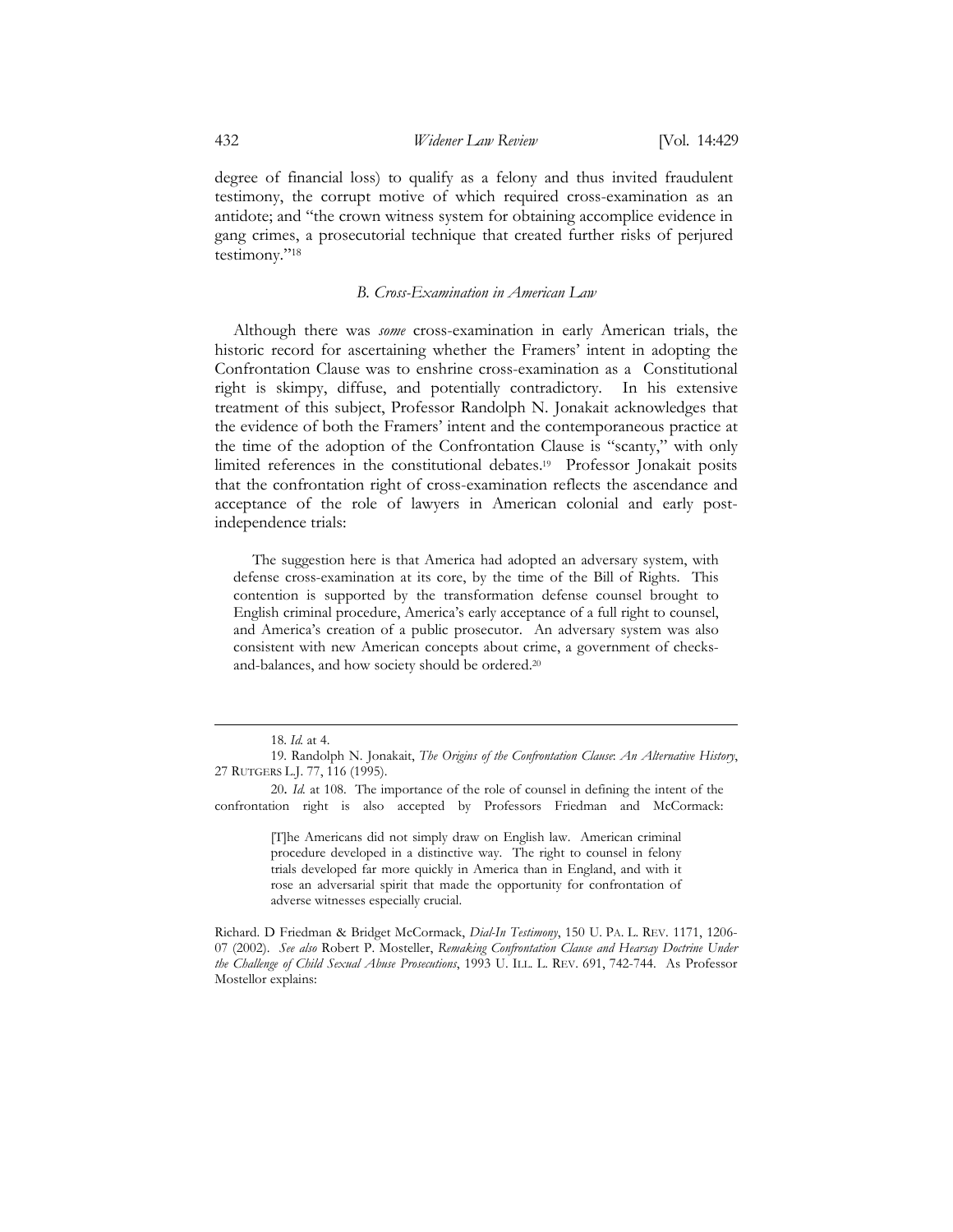It cannot be disputed that cross-examination had become a signal feature of trials in the late colonial and early post-Revolution period. As one scholar explained in the early nineteenth century:

The Law never gives credit to the bare assertion of any one, however high his rank or pure his morals, but always requires the sanction of an oath:  $\parallel$  It further requires his personal attendance in Court, that he may be examined and cross examined by the different parties; . . . for the relation of one who has no other knowledge of the subject than the information he has received from others, is not a relation upon oath; and, moreover, the party against whom such evidence should be permitted would be precluded from his benefit of cross examination.<sup>21</sup>

 At the same time, cross-examination was not necessarily ubiquitous or even commonplace. There are contentions, with documentary support, that crossexamination was either completely absent from or underutilized in many trials in the first years of the republic.22 These are extrapolated from the brevity of trials and the great number of cases resolved on a single day. Each phenomenon precludes cross-examination, at least as we know it today, from either occurring or playing a significant role in the trial process. It may also reflect the absence of counsel from many of those matters. Nonetheless, the role of cross-examination grew and was recognized as cognate with and a critical component of the guarantee of confrontation.

> Enactment of the Sixth Amendment occurred just as evidence law was rapidly developing. . . . [A]n emphasis on cross-examination was ascending. . . .

. . . .

-

 . . . It is likely, however, that because they were acting in the midst of a century in which the adversary system was expanding on many fronts, the Framers were looking forward to a doctrine with the right of crossexamination preeminent . . . .

#### Id. (footnotes omitted).

21. THOMAS PEAKE, COMPENDIUM OF THE LAW OF EVIDENCE 10-11 (John P. Thompson ed., 3d ed. 1809); see also id. at 8-9 (discussing best evidence), 9-10 (discussing the oath). The earlier (1801) version of the Compendium, in its discussion "Of The Examination Of Witnesses," explained that after a witness's direct examination "[t]he counsel retained on the other side, next cross-examines the witness, and the witness not being supposed so friendly to his client as the party by whom he is called, he is not restrained to any particular mode of examination." THOMAS PEAKE, A COMPENDIUM OF THE LAW OF EVIDENCE 135 (Garland Publ'g, Inc. 1979) (1801).

22. See, e.g., James D. Rice, The Criminal Trial Before and After the Lawyers: Authority, Law, and Culture in Maryland Jury Trials, 1681-1837, 40 AM. J. LEGAL HIST. 455, 463 (1996); CHARLES T. CULLEN, ST. GEORGE TUCKER AND LAW IN VIRGINIA, 1772-1804, at 39-40 (1987); Jeremy A. Blumenthal, Comment, Reading The Text of The Confrontation Clause: "To Be" or Not "To Be?", 3 U. PA. J. CONST. L. 722, 733-34 (2001).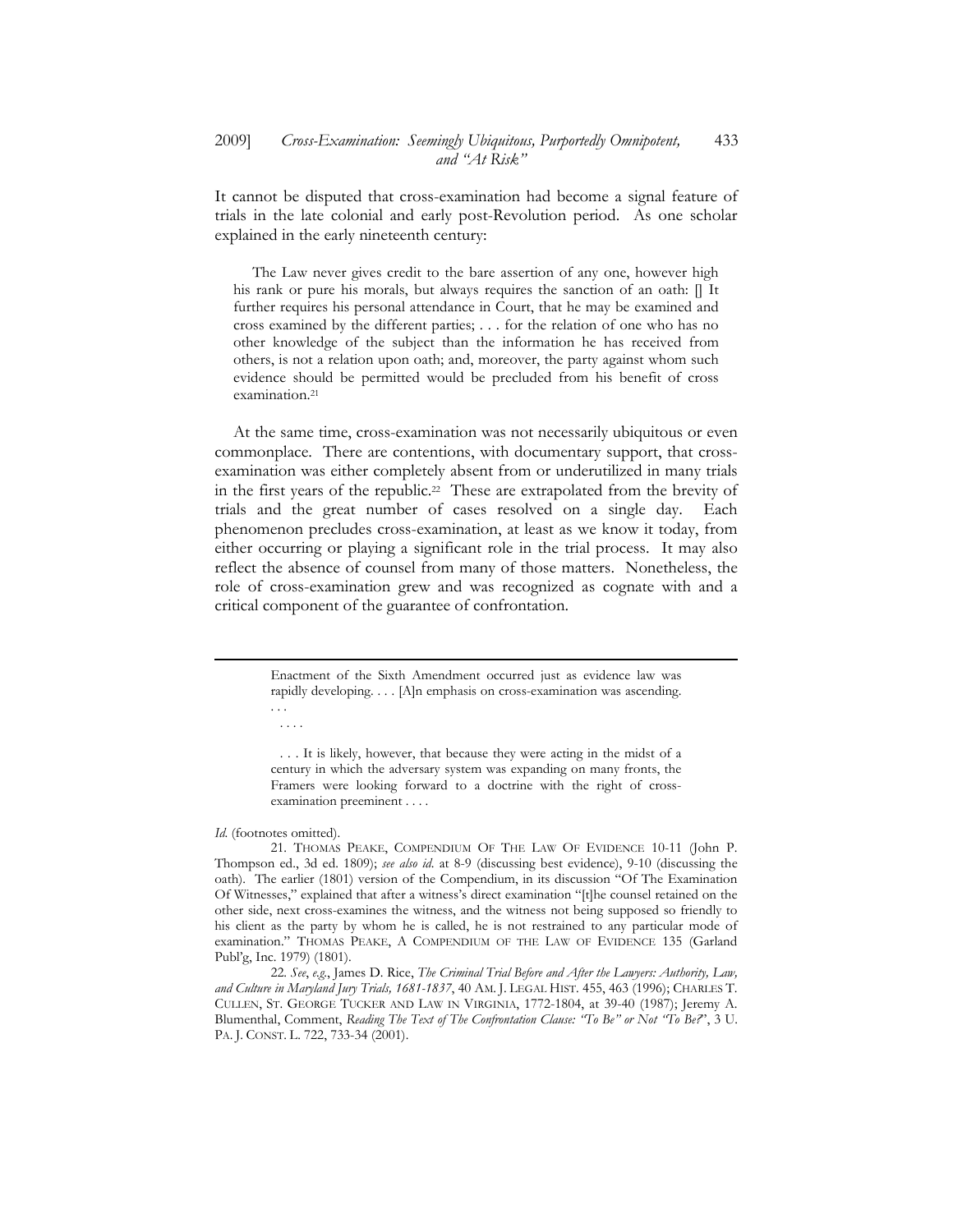# 434 Widener Law Review [Vol. 14:429]

# C. The Court and the Importance of Cross-Examination

 The Supreme Court has always considered cross-examination in a criminal case a core component of the confrontation right, even though the historic record does not fully support such a claim. Although it did not speak on the subject until 1895, in the still-consequential decision of Mattox v. United States<sup>23</sup> the Court explained that "[t]he substance of the constitutional protection is preserved to the prisoner in the advantage he has once had of seeing the witness face to face, and of subjecting him to the ordeal of a crossexamination. This, the law says, he shall under no circumstances be deprived of. . . ."24 Civil cases were thought to require the same: cross-examination was at the core of the fact-finding process.<sup>25</sup>

 Continued allegiance has been paid to this principle.26 As the Court explained more than three decades ago,

The rights to notice, confrontation, and compulsory process, when taken together, guarantee that a criminal charge may be answered in a manner now considered fundamental to the fair administration of American justice—through the calling and interrogation of favorable witnesses, the cross-examination of adverse witnesses, and the orderly introduction of evidence. In short, the

[A] fact which can be primarily established only by witnesses cannot be proved against an accused . . . except by witnesses who confront him at the trial, upon whom he can look while being tried, whom he is entitled to cross-examine, and whose testimony he may impeach in every mode authorized by the established rules governing the trial or conduct of criminal cases.

#### $Id$  at 55.

-

25. Pennsylvania v. Wheeling & Belmont Bridge Co., 50 U.S. (9 How.) 647, 659 (1850) (Daniel, J., dissenting) ("[T]he question of nuisance or no nuisance is one proper for the cognizance of a court of law, to be determined by a jury upon the testimony of witnesses confronted and cross-examined before a jury in open court, and under its supervision.").

26. See, e.g., Snyder v. Massachusetts, 291 U.S. 97, 106 (1934):

[T[he privilege to confront one's accusers and cross-examine them face to face is assured to a defendant by the Sixth Amendment in prosecutions in the federal courts and in prosecutions in the state courts is assured very often by the Constitutions of the states. For present purposes we assume that the privilege is reinforced by the Fourteenth Amendment, though this has not been squarely held.

Id. (citations omitted).

<sup>23.</sup> Mattox v. United States, 156 U.S. 237 (1895).

<sup>24.</sup> Id. at 244. See also Kirby v. United States, 174 U.S. 47 (1899):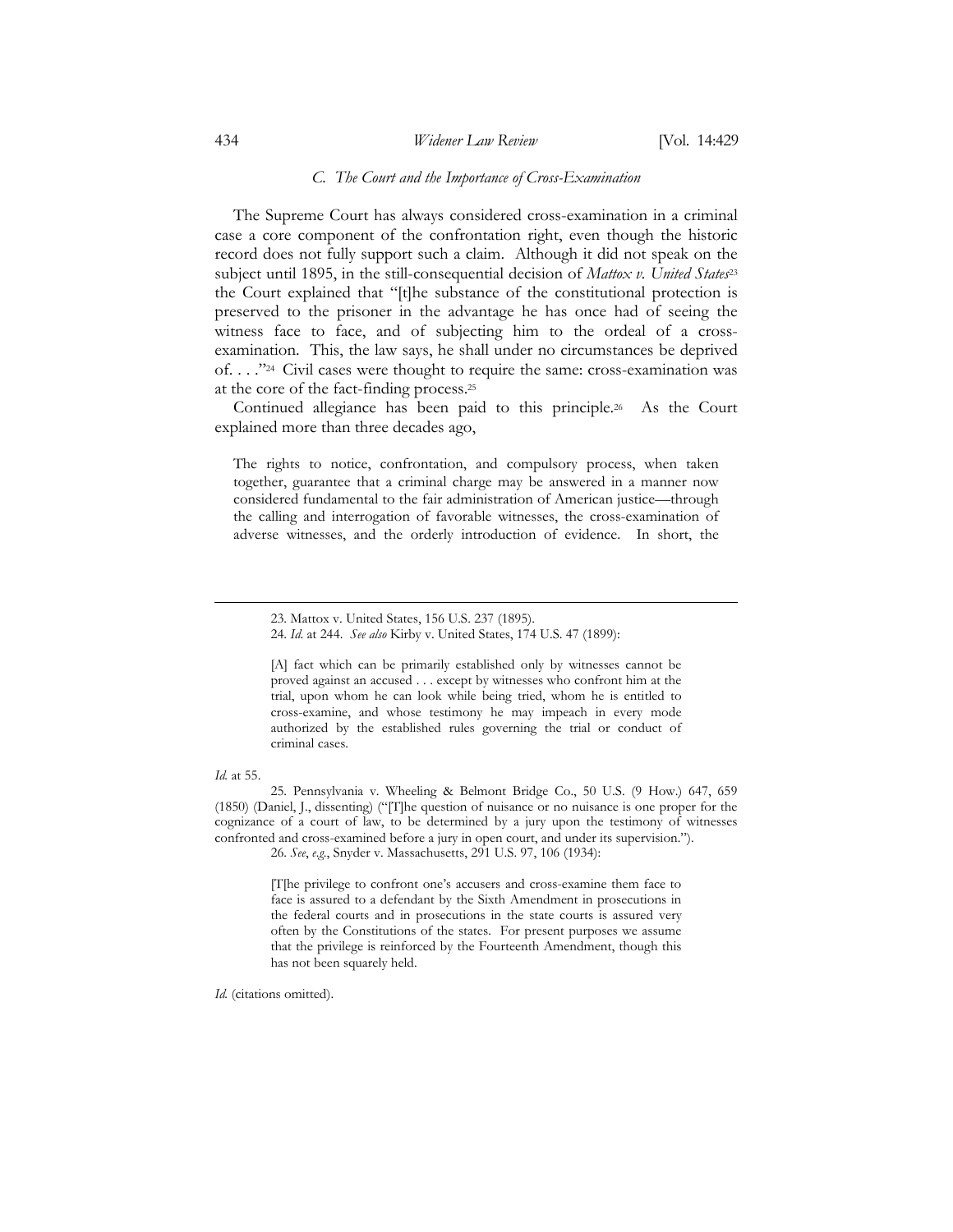Amendment constitutionalizes the right in an adversary criminal trial to make a defense as we know it.<sup>27</sup>

In sum, despite the absence of clear proof of the Framers' intent, crossexamination has been consistently held as inherent in the confrontation guarantee. Thus the right has been constitutionalized in criminal cases, affirming its centrality to the American adversarial process.<sup>28</sup>

 Even in the arena of hearsay, where cross-examination of the non-present declarant is non-existent,29 the Court evinced a loyalty to the adversarial process by conditioning the admissibility of hearsay on the reliability of the out-of-court declaration that purportedly rendered cross-examination nugatory. Such was the rationale for the Court's seminal holding in Ohio v. Roberts.<sup>30</sup> The minimalization or abandonment<sup>31</sup> of the reliability standard of

Chambers v. Mississippi, 410 U.S. 284, 295 (1973) (internal citations omitted).

-

28. Except for the hearsay cases, discussed below, confrontation analysis involving cross-examination has addressed the scope of that right, and not the underlying premise that cross-examination is a core protection and process. See, e.g., Davis v. Alaska, 415 U.S. 308, 316- 319 (1974) (affirming the right to cross-examine as to bias); Delaware v. Van Arsdall, 475 U.S. 673, 684 (1986) (same); Olden v. Kentucky, 488 U.S. 227, 232-33 (1988) (emphasizing the right to cross-examine a rape complainant regarding the defense theory and the bias implicated thereby).

29. Even here, the Rules of Evidence seek to effectuate cross-examination by allowing extrinsic impeachment of the hearsay declarant to the same extent as if he/she were being cross-examined. See FED. R. EVID. 806.

30. See Ohio v. Roberts, 448 U.S. 56, 65-66 (1980) (internal quotations and citations omitted):

The focus of the Court's concern has been to insure that there "are indicia of reliability which have been widely viewed as determinative of whether a statement may be placed before the jury though there is no confrontation of the declarant," and to "afford the trier of fact a satisfactory basis for evaluating the truth of the prior statement."

The Court has applied this "indicia of reliability" requirement principally by concluding that certain hearsay exceptions rest upon such solid foundations that admission of virtually any evidence within them comports with the "substance of the constitutional protection."

31. In Crawford v. Washington, the Court left open whether the Roberts reliability test survived for the class of hearsay deemed nontestimonial. "Where nontestimonial hearsay is at

<sup>27.</sup> Faretta v. California, 422 U.S. 806, 818 (1975). The Court has elsewhere described the right of cross-examination as "implicit" in the Constitutional guarantee:

The right of cross-examination is more than a desirable rule of trial procedure. It is implicit in the constitutional right of confrontation, and helps assure the "accuracy of the truth-determining process." It is, indeed, "an essential and fundamental requirement for the kind of fair trial which is this country's constitutional goal." . . . But its denial or significant diminution calls into question the ultimate "integrity of the fact-finding process" and requires that the competing interest be closely examined.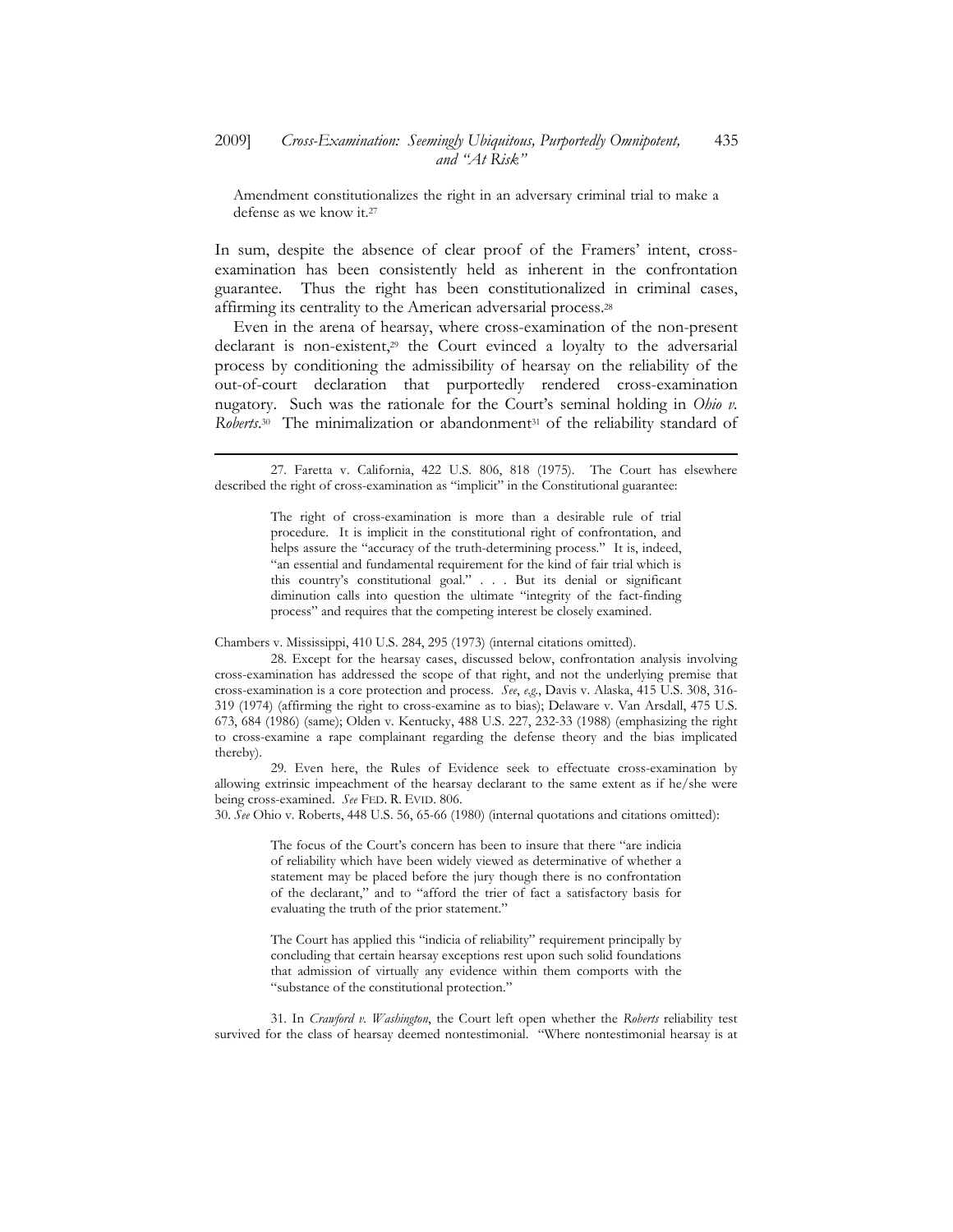Roberts in Crawford v. Washington,<sup>32</sup> and its replacement with a "testimonial/nontestimonial" standard, derive from a continued allegiance to the rootedness of cross-examination in the adversarial process:

The historical record also supports [the] proposition[] that the Framers would not have allowed admission of testimonial statements of a witness who did not appear at trial unless he was unavailable to testify, and the defendant had had a prior opportunity for cross-examination. . . . As the English authorities . . . reveal, the common law in 1791 conditioned admissibility of an absent witness's examination on unavailability and a prior opportunity to cross-examine. The Sixth Amendment therefore incorporates those limitations.<sup>33</sup>

In sum, as to all witnesses who actually testify, and to at least a core aspect of hearsay, cross-examination is the sine qua non of the adversary adjudicative process.

In its subsequent holding in *Davis v. Washington*, the Court seemingly discarded the Roberts test entirely when it held that "other hearsay, . . . subject to traditional limitations upon hearsay evidence, is not subject to the Confrontation Clause" and "[a] limitation so clearly reflected in the text of the constitutional provision must fairly be said to mark out not merely its 'core,' but its perimeter." Davis v. Washington, 547 U.S. 813, 821, 824 (2006). After Davis, lower courts divided as to whether the reliability standard still must be met for nontestimonial hearsay. Compare Albrecht v. Horn, 471 F.3d 435, 463 (3d Cir. 2006) ("Unless and until the Supreme Court holds otherwise, Roberts still controls nontestimonial statements."), with United States v. Feliz, 467 F.3d 227, 231 (2d Cir. 2006) ("The Supreme Court, however, in Davis made clear that the right to confrontation only extends to testimonial statements, or, put differently, the Confrontation Clause simply has no application to nontestimonial statements.").

What Davis may have left ambiguous was resolved in *Whorton v. Bockting*, 127 S. Ct. 1173, 1183 (2007). There, the Court made clear that "the Confrontation Clause has no application to [nontestimonial hearsay statements] and therefore permits their admission even if they lack indicia of reliability." Id. The impact on hearsay admissibility occasioned by Whorton is detailed in Jules Epstein, Avoiding Trial by Rumor: Identifying the Due Process Threshold for Hearsay Evidence After The Demise of the Ohio v. Roberts "Reliability" Standard, 77 UMKC L. Rev. 119 (2008) [hereinafter Epstein, Avoiding Trial by Rumor].

 As is discussed below, as the Roberts test has been abrogated for all nontestimonial hearsay, such a ruling will plant the seeds for a serious diminution in the role of crossexamination in adversary fact-finding. See infra Part III.A.

32. Crawford, 541 U.S. at 36.

33. Id. at 53-54. The Crawford Court continued: "Finally, we reiterate that, when the declarant appears for cross-examination at trial, the Confrontation Clause places no constraints at all on the use of his prior testimonial statements." Id. at 60 n.9.

issue, it is wholly consistent with the Framers' design to afford the States flexibility in their development of hearsay law—as does Roberts, and as would an approach that exempted such statements from Confrontation Clause scrutiny altogether." Crawford v. Washington, 541 U.S. 36, 68 (2004).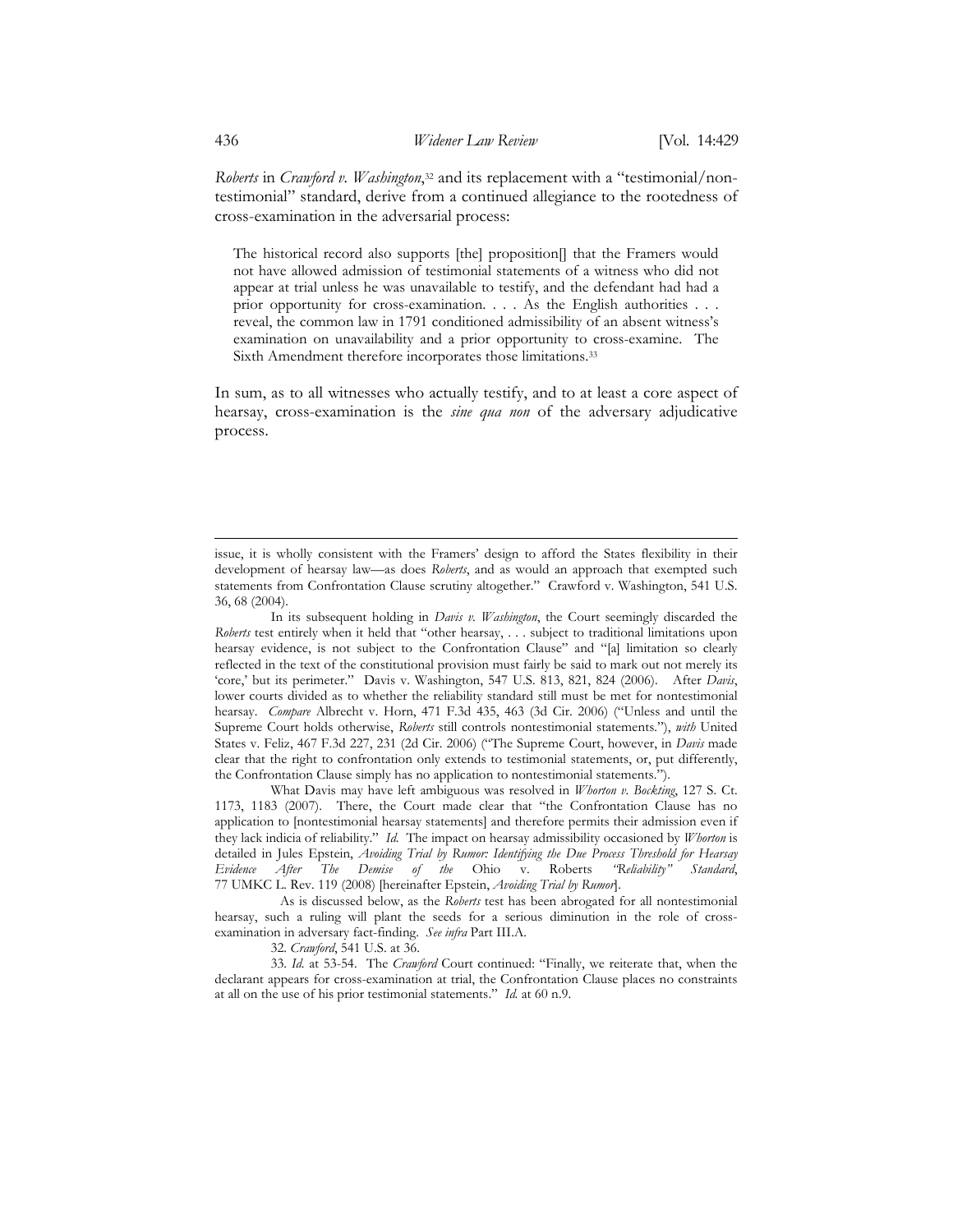#### 2009] Cross-Examination: Seemingly Ubiquitous, Purportedly Omnipotent, and "At Risk" 437

### D. Cross-Examination and the Academy

 The significance of cross-examination as not merely a process but a learnable skill that is essential to successful litigation and adjudication has received confirmation in both law school curricula and the geometric growth of cross-examination treatises, training manuals, and similar publications for both the law student and lawyer. In the law school arena, the roots of this education are found in the apprenticeship model of legal education of the eighteenth and nineteenth centuries,34 but that approach to advocacy training was limited by both the trainer's availability and skill base<sup>35</sup> and by the institution's general commitment to the Harvard method of appellate case reading as the template for law school instruction.36 While there are reports of early in-school programs to teach advocacy dating as far back as 1917,<sup>37</sup> it is clear that the proliferation has been in the past two decades.

 One stimulus for this expansion was the American Bar Association's McCrate Report. In 1996, this report resulted in the amending of the ABA standards for law school accreditation to include the following language: "The law school shall offer to all of its students . . . an educational program designed to provide that its graduates possess basic competence in legal analysis and reasoning, oral communication, legal research, problem-solving and written communication."38 As was reported in 2001, "[i]n the last five years, lawyering skills programs moved from virtual obscurity to legal education's center stage."39 This drastic alteration to the Harvard model persists today.

The basic structure of legal education as it exists today, an exercise in evaluating appellate cases and analyzing legal opinions through a core curriculum[,] was popularized at Harvard Law School beginning in 1870. By the turn of the century, this method had become the dominant model for legal education throughout the United States.

### Id.

1

37. See William Eleazer, Trial Advocacy at Stetson: The First 100 Years, 30 STETSON L. REV. 243, 244 (2000).

38. Leslie L. Cooney & Lynn A. Epstein, Classroom Associates: Creating a Skills Incubation Process for Tomorrow's Lawyer, 29 CAP. U. L. REV. 361 n.3 (2001) (quoting ABA SEC. LEGAL EDUC. & ADMISSIONS TO THE BAR, STANDARDS FOR APPROVAL OF LAW SCHOOLS AND INTERPRETATIONS Standard 302(a)(ii) (1994)).

39. Id. at 361; Munneke, supra note 36, at 125 ("In the 1990s, many law schools developed a legal skills curriculum and experimented with a variety of new pedagogical approaches to the teaching of practice skills. Skills education today has assumed a life of its own."). Using one oft-cited measure of recognition, the U.S. News and World Report's annual "best of" evaluation of law schools includes a discrete category ranking the ten best schools in

<sup>34.</sup> Edward D. Ohlbaum, Basic Instinct: Case Theory and Courtroom Performance, 66 TEMP. L. REV. 1, 6-7 (1993).

<sup>35.</sup> Id. at 7.

<sup>36.</sup> Gary A. Munneke, Legal Skills for a Transforming Profession, 22 PACE L. REV. 105, 123-24 (2001). Professor Munneke discusses the predominance of this model: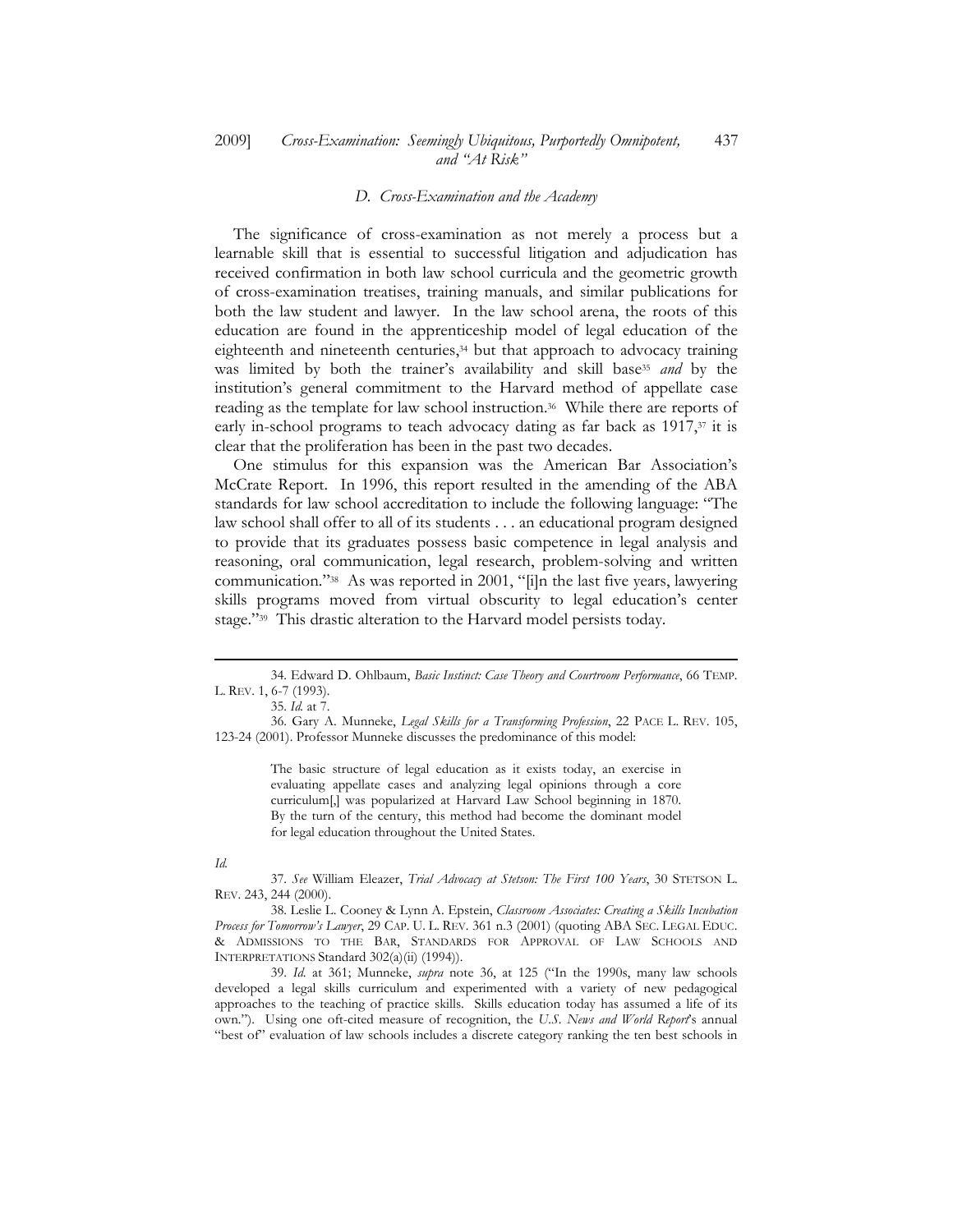# 438 Widener Law Review [Vol. 14:429]

 Cross-examination's centrality and status are also confirmed in the availability of publications designed to teach and improve trial lawyering skills. Contrary to what one might anticipate, the publication of these texts was not a trickle that only recently became a deluge; rather, they have been in abundance since the end of the nineteenth century.<sup>40</sup> Today, the law student and lawyer have ample available texts, including subspecialty presentations that apply psychological research to witness examination and advocacy.41 If the academy needed nudging, the practitioners were already "on board" with their practice guides, realizing cross-examination was core—and mastering it was essential.<sup>42</sup>

# II. THE PERCEPTION OF CROSS-EXAMINATION AS OMNIPOTENT (OR PANACEA)

 Cross-examination is not merely accorded historic or structural importance in the adversary process; it is also regarded as a panacea, a cure-all<sup>43</sup> for any type of evidence or witness (lay or expert) with which the lawyer and litigant are confronted. Cross-examination has been ruled sufficiently potent to respond to the introduction of questionable expert testimony;<sup>44</sup> a witness with

teaching trial advocacy. See America's Best Graduate Schools, 2007 Edition, U.S. NEWS & WORLD REPORT, Dec. 2006, at 46.

40. Robert A. Mead, "Suggestions of Substantial Value": A Selected, Annotated Bibliography of American Trial Practice Guides, 51 KAN. L. REV. 543 (2003) (listing and briefly summarizing a large number of advocacy texts dating from the late 1800s).

41. Jansen Voss, The Science of Persuasion: An Exploration of Advocacy and the Science Behind the Art of Persuasion in the Courtroom, 29 LAW & PSYCHOL. REV. 301, 301 (2005) ("Since the 1970s, volumes of scientific literature have been published on trial advocacy and the psychological principles associated with jury persuasion.").

42. The fascination with lawyers, if not with the specific practice of crossexamination, has been a dominant feature in American fiction. See generally Marlyn Robinson, Collins to Grisham: A Brief History of the Legal Thriller, 22 LEGAL STUD. F. 21 (1998). For a list of articles surveying popular culture's presentation of and response to lawyering, see Marlyn Robinson, The Lawyer in Popular Culture: A Biography, http://tarlton.law.utexas.edu/lpop/lpopbib2.html.

43. The term "cure-all" does not imply that cross will successfully address the problem—rather, it is recognized that this is all one is entitled to and that it might, in appropriate cases, suffice:

> [T]he Confrontation Clause guarantees only "an opportunity for effective cross-examination, not cross-examination that is effective in whatever way, and to whatever extent, the defense might wish.'' . . . The weapons available to impugn the witness' statement when memory loss is asserted will of course not always achieve success, but successful cross-examination is not the constitutional guarantee. They are, however, realistic weapons . . . .

United States v. Owens, 484 U.S. 554, 559-60 (1988) (alteration in original) (quoting Kentucky v. Stincer, 482 U.S. 730, 739 (1987)).

44. See Daubert v. Merrell Dow Pharm., Inc., 509 U.S. 579, 595-96 (1993):

-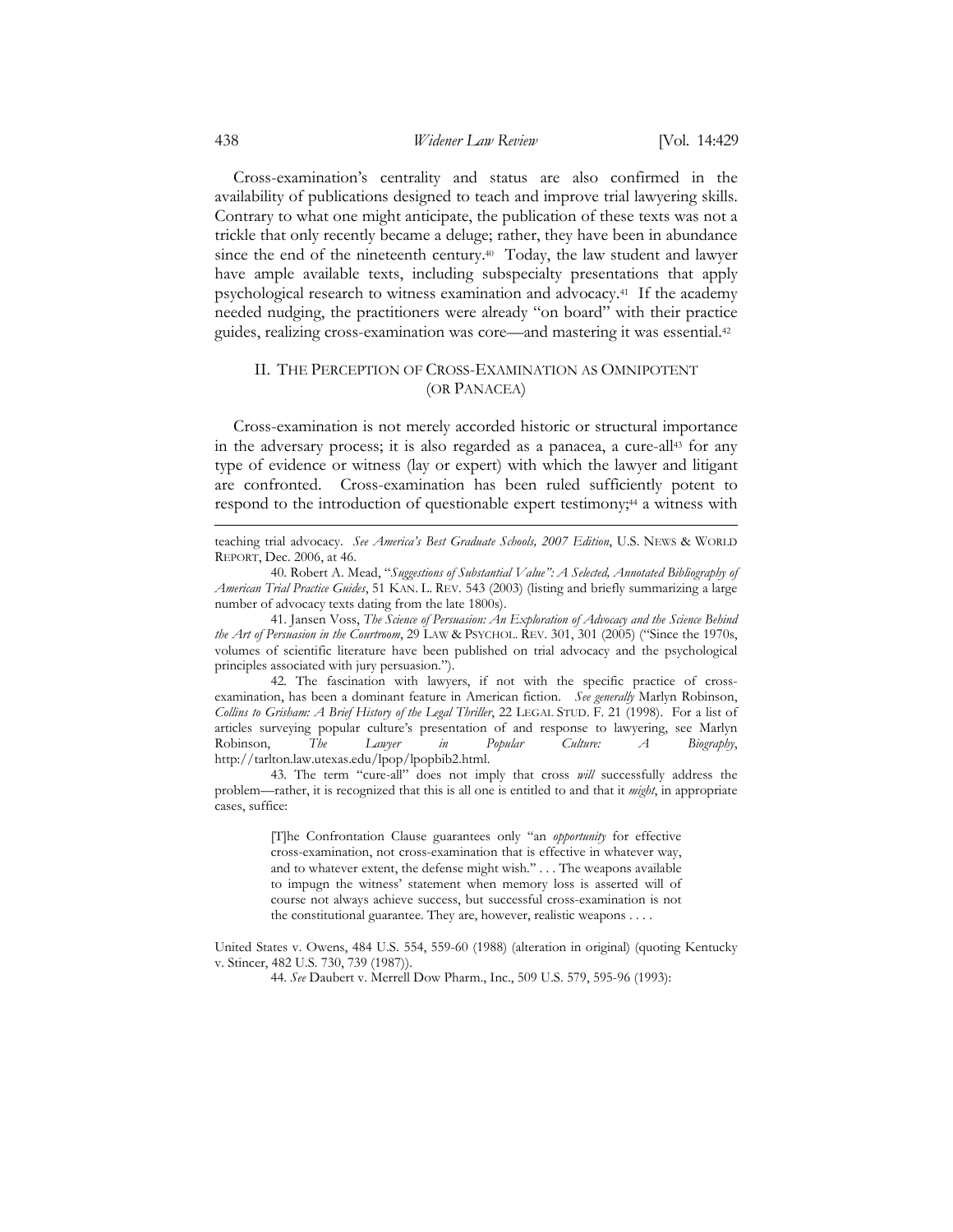no memory of an event;45 and the vexing problem of eyewitness identification.46 Lower courts have justified the denial of funds for expert assistance when requested by indigent defendants by ruling that crossexamination of the government expert will suffice.<sup>47</sup>

> Respondent expresses apprehension that abandonment of "general acceptance" as the exclusive requirement for admission will result in a "free-for-all" in which befuddled juries are confounded by absurd and irrational pseudoscientific assertions. In this regard respondent seems to us to be overly pessimistic about the capabilities of the jury and of the adversary system generally. Vigorous cross-examination, presentation of contrary evidence, and careful instruction on the burden of proof are the traditional and appropriate means of attacking shaky but admissible evidence.

Id.

1

45. Owens, 484 U.S. at 560 ("The weapons available to impugn the witness' statement when memory loss is asserted will of course not always achieve success . . . . They are, however, realistic weapons.").

46. See Watkins v. Sowders, 449 U.S. 341, 348 (1981):

 [W]hile identification testimony is significant evidence, such testimony is still only evidence, and, unlike the presence of counsel, is not a factor that goes to the very heart—the "integrity"—of the adversary process.

 Counsel can both cross-examine the identification witnesses and argue in summation as to factors causing doubts as to the accuracy of the identification . . . .

Id. (quoting Manson v. Brathwaite, 432 U.S. 98, 113 n.14 ( 1977)).

47. Paul C. Giannelli, Ake v. Oklahoma: The Right to Expert Assistance in a Post-Daubert, Post-DNA World, 89 CORNELL L. REV. 1305, 1356 (2004) ("[I]n rejecting a due process right to retest, several courts [have] reasoned that the defendant's opportunity to cross-examine the prosecution's expert witnesses provides sufficient protection."). As one court contended:

> Defendant is unable to show that denial of the expert witness funding resulted in either abuse or prejudice. His argument rests on the premise that DNA evidence is so scientifically complex and technically specialized that it is beyond the ability of most attorneys to understand and adequately defend against. His argument for state-funded expert witness assistance would be persuasive if this premise were valid. However, we disagree with his contention that the average attorney is ill-equipped to defend against this type of evidence. To the contrary, law libraries—i.e., law journals, practitioners' guides, annotated law reports, CLE materials, etc.—are teeming with information and advice for lawyers preparing to deal with DNA evidence in trial. Even a cursory perusal of the literature in this area reveals copious lists of questions for defense attorneys to use in crossexaminations and other strategies for undermining the weight of DNA evidence.

State v. Huchting, 927 S.W.2d 411, 419-420 (Mo. Ct. App. 1996).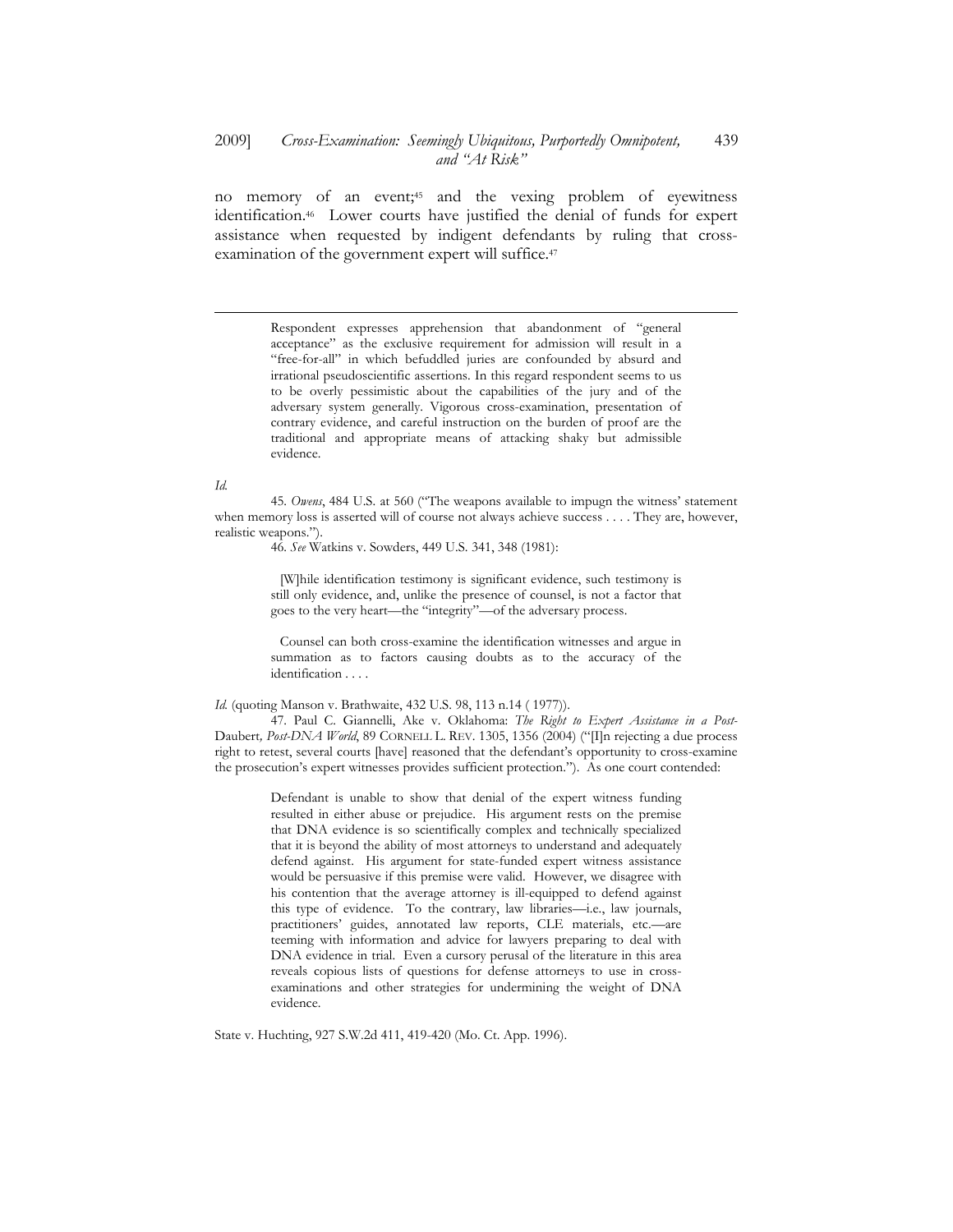This treatment of cross-examination as the palliative of choice has its flaws, not merely in its expectation that cross-examination without other resources can fairly respond to an expert witness. The mythic status of crossexamination in this regard actually impedes accurate fact-finding because leading questions are not always an appropriate or sufficient tool for truth finding. Courts have not acknowledged these limitations, which are found particularly in cases involving a defense of mistaken identification. Other problematic circumstances include cases where the witness is lying or mistaken but no impeaching evidence such as a prior inconsistent statement or criminal record exists; where a scientific laboratory has conducted flawed tests or discarded contradictory results;48 or where an accepted scientific technique is presented as reliable, only to be proved inaccurate years later after further research and new scientific developments.<sup>49</sup>

-

. . . .

<sup>48</sup>. Periodically, forensic laboratories have been exposed for shoddy or improper testing protocols. See, e.g., Jennifer L. Eckroth, Tainted DNA Evidence and Post-Conviction Reversals in Houston, Texas: Suggested Solutions to Curb DNA Evidence Abuse, 31 AM. J. CRIM. L. 433, 434 (2004) ("Several crime labs across the United States have become the focal point of investigations involving the intentional or negligent abuse of DNA evidence to convict criminal defendants.").

As Professor Brown has observed, "Contamination of samples and poor chains of custody can be hard to identify in forensic analysis, as can analytical errors arising from arcane interpretive methodologies, signal-detection theory errors, inadequately calibrated equipment, negligence, or fraud." Darryl K. Brown, The Decline of Defense Counsel and the Rise of Accuracy in Criminal Adjudication, 93 CAL. L. REV. 1585, 1602 (2005).

<sup>49.</sup> The concern that much forensic science over-stated its conclusions was validated in February 2009, with the release of the report Strengthening Forensic Science in the United States: A Path Forward by the National Academy of Sciences (NAS). That report concluded that "[w]ith the exception of nuclear DNA analysis, however, no forensic method has been rigorously shown to have the capacity to consistently, and with a high degree of certainty, demonstrate a connection between evidence and a specific individual or source." NAT'L RESEARCH COUNCIL, NAT'L ACAD. OF SCIS., STRENGTHENING FORENSIC SCIENCE IN THE UNITED STATES: A PATH FORWARD, at S-5 (2009).

Even preceding the release of the NAS report, problems in forensic evidence were becoming manifest. After years of providing expert testimony matching a crime scene bullet to a particular "batch" from a manufacturer, via a process known as Comparative Bullet Lead Analysis (CBLA), the F.B.I. in 2005 renounced the practice:

<sup>[</sup>T]he FBI in 2002 commissioned the National Research Council of the National Academies of Science (NRC) to evaluate the conclusions being drawn by its employees . . . . The FBI suspended CBLA testing while the review was pending. In February 2004, the NRC rendered a 113-page report, entitled Forensic Analysis: Weighing Bullet Lead Evidence, which evaluated CBLA against each Daubert criteria and determined that the conclusions drawn from CBLA do not meet the scientific reliability requirements established by *Daubert*/Kumho. . . .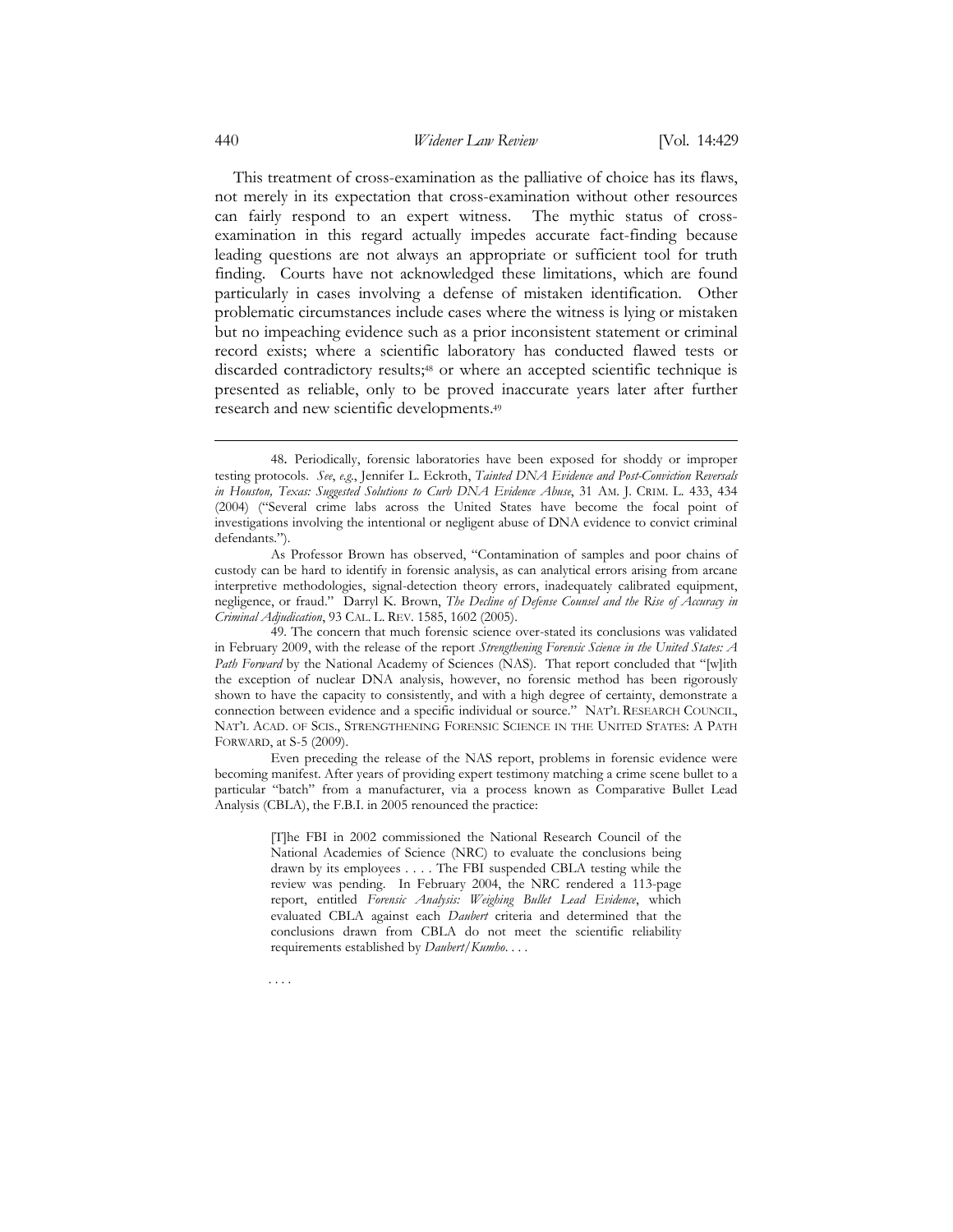#### 2009] Cross-Examination: Seemingly Ubiquitous, Purportedly Omnipotent, and "At Risk" 441

The genesis of cross-examination was as a tool to expose dishonesty,<sup>50</sup> and thus it lacks utility when confronting the honest-but-mistaken witness, the paradigm found in eyewitness identification cases. Because eyewitnesses often do not have "impeachable" backgrounds and undeniably testify from the purest of motives (the goal being to put the actual perpetrator, usually a stranger towards whom there is no animus, in jail), and because eyewitnesses cannot tell us what they do not themselves know—i.e., that their identifications may suffer from own-race-bias,<sup>51</sup> weapons-focus,<sup>52</sup> or distortion caused by stress<sup>53</sup> or by post-event information<sup>54</sup>—cross-examination alone cannot expose the mistaken identification.

Ragland v. Commonwealth, 191 S.W.3d 569, 578-79 (Ky. 2006) (internal citations omitted).

1

 The second instance involved arson investigation. New advances in fire causation investigation have cast substantial doubt on expert testimony in arson cases that for years were considered unchallenged science. See, e.g., Emilie Lounsberry, Arson Science - To the Rescue?: Advances Give Hope to Those Who Say They Were Wrongly Convicted, PHILA. INQUIRER, Jan. 14, 2007, at A18 ("New methods of analysis and computer simulation are transforming arson investigators' understanding of how fire start and spread. Some of the old axioms have been debunked; other have been shown to be true much of the time, but not always.").

50. See supra text accompanying notes 12-16. Dean Wigmore viewed crossexamination as the essence of the trial and truth-seeking process in the United States. He viewed its capabilities more broadly, presuming it capable of serving two ends: proving untruths and completing the story by eliciting facts that "remain[ed] suppressed or undeveloped [on direct examination] . . . [including] the remaining and qualifying circumstances of the subject of testimony, as known to the witness." 5 JOHN HENRY WIGMORE, EVIDENCE IN TRIALS AT COMMON LAW § 1368, at 36-37 (3d ed. 1974) (emphasis added). Neither facility applies in eyewitness cases.

51. Psychological research has persuasively demonstrated a heightened risk of mistaken identifications when the victim or witness and the perpetrator are of different races. See generally Christian A. Meissner & John C. Brigham, Thirty Years of Investigating the Own-race Bias in Memory for Faces: A Meta-analytic Review, 7 PSYCHOL. PUB. POL'Y & L. 3 (2001). See also Gary L. Wells & Elizabeth A. Olson, Eyewitness Testimony, ANN. REV. PSYCHOL., 2003, at 277, 280-281 ("[T]he evidence is now quite clear that people are better able to recognize faces of their own race or ethnic group than faces of another race or ethnic group."); Otto H. MacLin et al., Race, Arousal, Attention, Exposure, and Delay: An Examination of Factors Moderating Face Recognition, 7 PSYCHOL. PUB. POL'Y & L. 134, 135 (2001); Radha Natarajan, Racialized Memory and Reliability: Due Process Applied to Cross-Racial Eyewitness Identifications, 78 N.Y.U. L. REV. 1821, 1822-23 (2003).

Because of this, in State v. Cromedy, 727 A.2d 457, 467 (N.J. 1999), the New Jersey Supreme Court required a jury instructions directing jurors to treat cross-racial identification testimony with caution.

52. "Weapons focus" is the phenomenon of a crime witness or victim unconsciously directing his/her attention away from the perpetrator's face and towards an actual or perceived weapon. Elizabeth F. Loftus et al., Some Facts About "Weapon Focus," 11 LAW & HUM. BEHAV. 55, 55-62 (1987).

53. High stress, a typical condition in violent crime cases, increases the unreliability of subsequent identifications. See Charles A. Morgan, III et al., Accuracy of Eyewitness Memory for Persons Encountered During Exposure to Highly Intense Stress, 27 INT'L J.L. & PSYCHIATRY 265 (2004).

Following a fourteen-month review of the findings and recommendations of the NRC, the FBI Laboratory announced on September 1, 2005, that it would no longer conduct CBLA tests.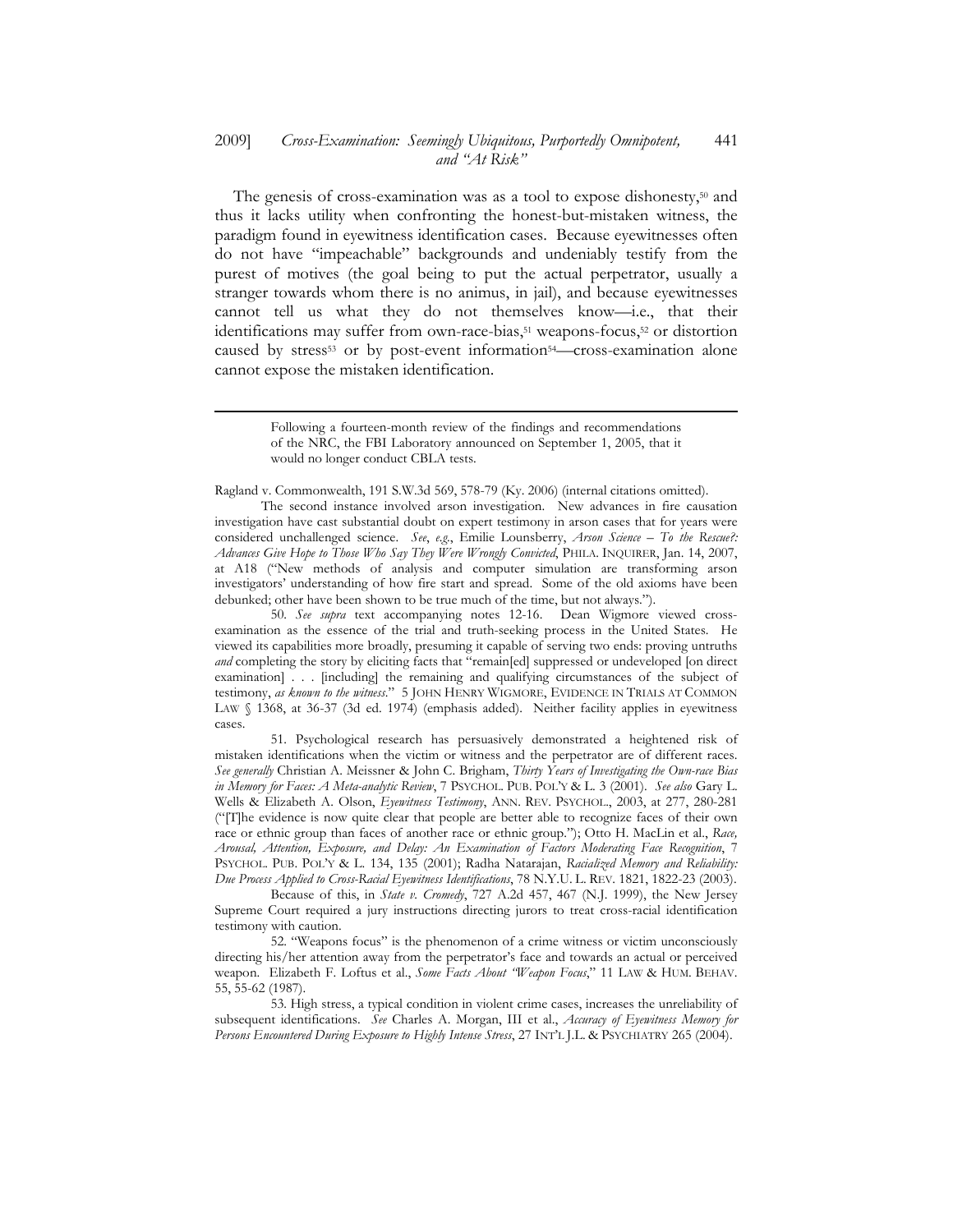The failure of courts to acknowledge that cross-examination cannot expose these variables or elucidate their impact on the witness' perception, memory, and recall is prevalent. Time and again, courts have precluded expert witnesses from testifying, concluding (without any consideration of the inherent limits of cross-examination) that this tool alone is sufficient to expose a mistaken identification. A typical<sup>55</sup> pronouncement in this regard is that of the Florida Supreme Court. While adhering to a rule of "discretionary" admissibility of expert testimony in identification cases, that Court has emphasized that "a jury is fully capable of assessing a witness' ability to perceive and remember, given the assistance of cross-examination and cautionary instructions, without the aid of expert testimony."<sup>56</sup>

 Indeed, this thinking remains current and potent. As the Tenth Circuit asserted in 2006:

[O]utside these specialized circumstances, expert psychological testimony is unlikely to assist the jury—skillful cross-examination provides an equally, if not more, effective tool for testing the reliability of an eyewitness at trial.... Jurors, assisted by skillful cross-examination, are quite capable of using their commonsense and faculties of observation to make this reliability determination.<sup>57</sup>

The mistaken-identification case illustrates the dangers of treating crossexamination as omnipotent and sufficient to accurate fact adjudication.<sup>58</sup>

<sup>54.</sup> Post-event information can come from police interviews or crime witness receipt of information from the media or other sources that taints or reconfigures the witness' memory of the perpetrator's appearance. See Gary L. Wells, Applied Eyewitness-Testimony Research: System Variables and Estimator Variables, 36 J. PERSONALITY & SOC. PSYCHOL. 1546 (1978); Elizabeth F. Loftus, Make-Believe Memories, 58 AM. PSYCHOLOGIST 867 (2003) (describing her early research on how tainted questioning of a witness can corrupt her/his memory); Elizabeth F. Loftus & Hunter G. Hoffman, Misinformation and Memory: The Creation of New Memories, 118 J. EXPERIMENTAL PSYCHOL. 100, 100-04 (1989).

<sup>55.</sup> That limited admission and approval of discretionary exclusion are the norm nationally is clear. See Thomas Dillickrath, Comment, Expert Testimony on Eyewitness Identification: Admissibility and Alternatives, 55 U. MIAMI L. REV. 1059, 1061 (2001) ("[W]hile ostensibly following the 'majority' [discretionary admission] rule, actual policy of courts so disfavors this type of evidence that many courts are actually operating in a nearly per se exclusionary manner. The courts in many jurisdictions have never overruled the trial judge's discretionary exclusion of misidentification testimony, thereby sending a message that almost inherently disqualifies this testimony.").

<sup>56.</sup> McMullen v. State, 714 So. 2d 368, 371 (Fla. 1998).

<sup>57.</sup> United States v. Rodriguez-Felix, 450 F.3d 1117, 1125 (10th Cir. 2006).

<sup>58.</sup> For a more complete treatment of this issue, see Jules Epstein, The Great Engine That Couldn't: Science, Mistaken Identifications, and the Limits of Cross-Examination, 36 STETSON L. REV. 727 (2007).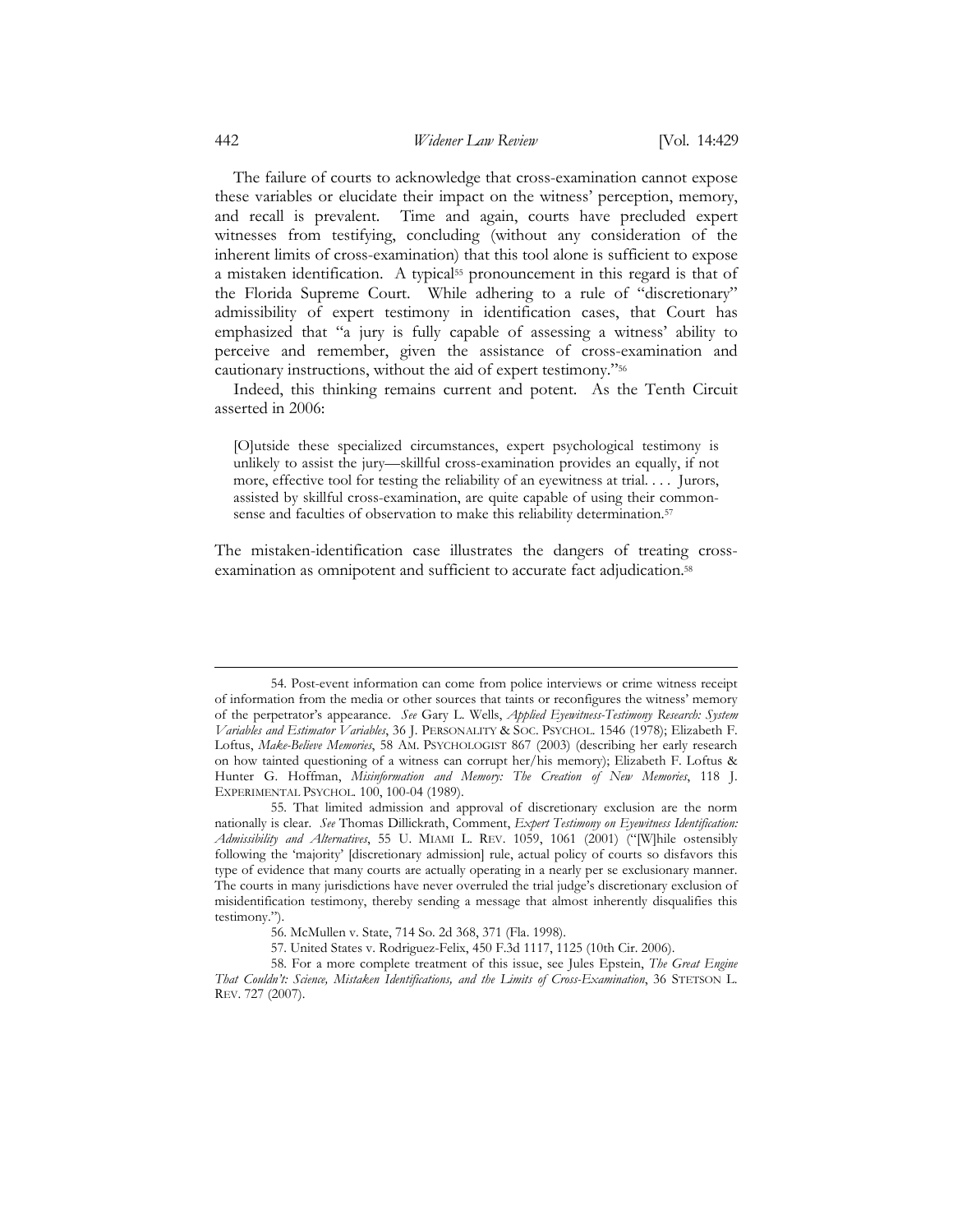# III. THE "AT RISK" STATUS OF CROSS-EXAMINATION

 Our Constitution has not been amended, the right to counsel in criminal cases remains intact, and trials continue in the adversarial mode. Nonetheless, two developments in the law of hearsay—the continuing impact of electronic media and the turn from a reading culture to a visual information culture raise questions about the role and efficacy of cross-examination in the adversarial trial.

### A. Nontestimonial Hearsay and the Removal of Reliability Limits

The successive decisions of *Crawford v. Washington*, *Davis v. Washington*, and Whorton v. Bockting raise the specter of there being no constitutional restrictions on state evidentiary rules that admit "non-testimonial hearsay evidence."59 If indeed the Ohio v. Roberts reliability test has been eliminated, states are free to craft any number of new hearsay exceptions, all of which will permit the increased admission of statements without cross-examination either at their making or at the time of trial. The sole requirement will be that the hearsay be nontestimonial, a definition which the Supreme Court has made expansive in Davis:

Statements are nontestimonial when made in the course of police interrogation under circumstances objectively indicating that the primary purpose of the interrogation is to enable police assistance to meet an ongoing emergency. They are testimonial when the circumstances objectively indicate that there is no such ongoing emergency, and that the primary purpose of the interrogation is to establish or prove past events potentially relevant to later criminal prosecution.<sup>60</sup>

The Davis Court left for another day "whether and when statements made to someone other than law enforcement personnel are 'testimonial."<sup>61</sup> However, both Crawford's narrow definition of "witness" as a bearer of testimony and its explicit distinction that "[a]n accuser who makes a formal statement to government officers bears testimony in a sense that a person who makes a casual remark to an acquaintance does not"62 imply that most statements made to private citizens will be nontestimonial, and thus subject solely to state hearsay rules.

 These distinctions have been seized on by lower courts, which have read expansively the *Davis* criterion of emergency statements as nontestimonial<sup>63</sup>

<sup>59.</sup> See Ohio v. Roberts, 448 U.S. 56, 65-66 (1980). The potential for a minimal due process standard for evaluating admissibility of nontestimonial hearsay not within the reach of the Confrontation Clause is discussed in Epstein, Avoiding Trial by Rumor, supra note 31.

<sup>60.</sup> Davis v. Washington, 547 U.S. 813, 822 (2006).

<sup>61.</sup> Id. at 823 n.2.

<sup>62.</sup> Crawford v. Washington, 541 U.S. 36, 51 (2004).

<sup>63.</sup> See, e.g., United States v. Clemmons, 461 F.3d 1057, 1060-61 (8th Cir. 2006):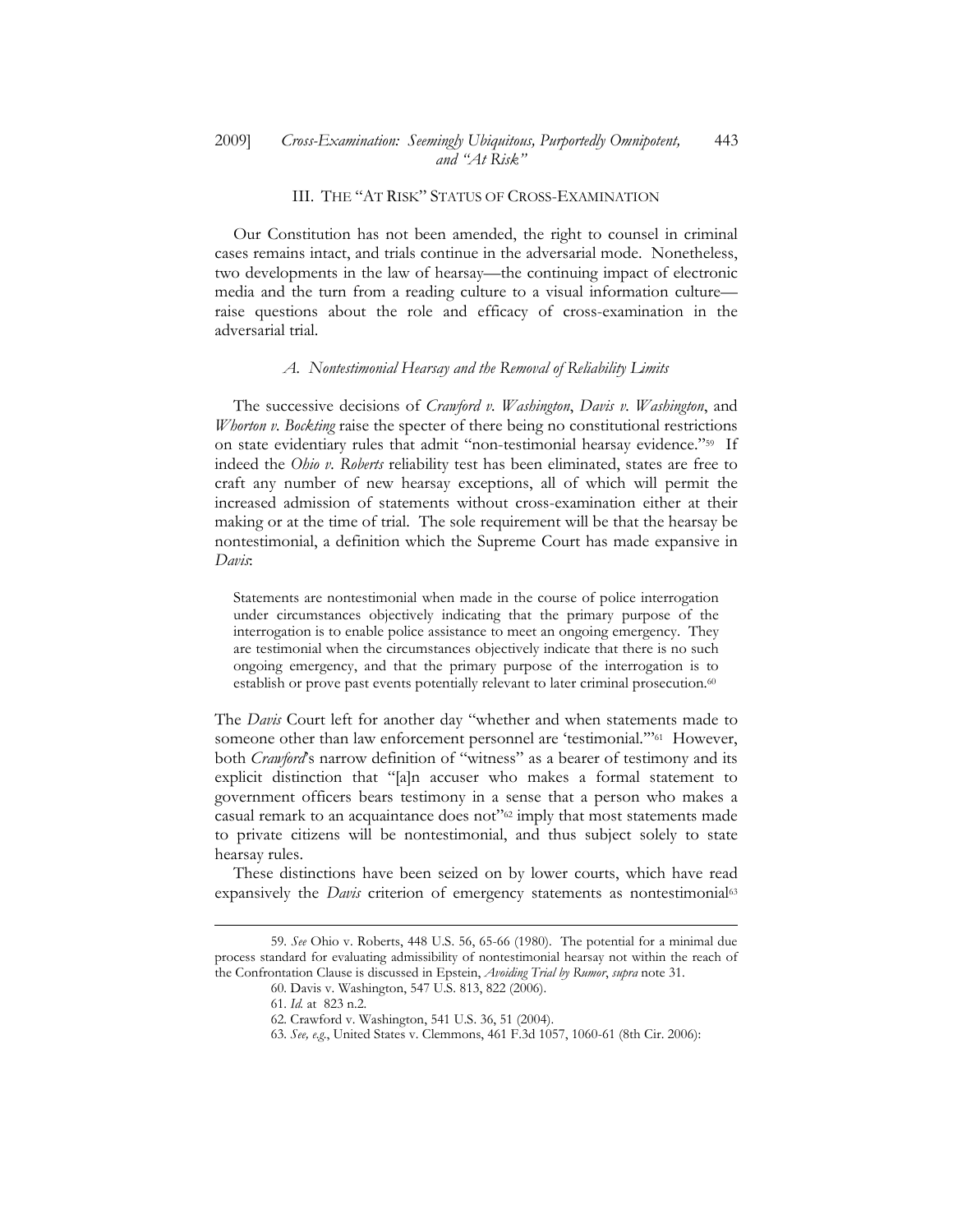and have emphasized any conceivable purpose for the interview as noninterrogation to remove hearsay declarations from Crawford's Confrontation strictures.64 Both the de-constitutionalizing of admissibility standards for nontestimonial hearsay and the expansive definition being applied to that category of out-of-court statements will permit trials to be conducted with significant testimony never subjected to the testing of cross-examination.<sup>65</sup>

> When the officers arrived at the scene, Williams was lying in front of a neighbor's house, suffering from multiple gunshot wounds. Officer Lester further testified that his purpose in speaking to the victim was, "[t]o investigate, one, his health to order him medical attention and, two, try[ ] to figure out who did this to him." Any reasonable observer would understand that Williams was facing an ongoing emergency and that the purpose of the interrogation was to enable police assistance to meet that emergency. Accordingly, because Williams's statements were nontestimonial, they do not implicate Clemmons's right to confrontation.

64. Illustrative of this point is State v. Stahl, 111 Ohio St. 3d 186, 2006-Ohio-5482, 855 N.E.2d 834:

> [T]he state in the instant case seeks to introduce a statement made by a victim to a medical professional during an emergency-room examination identifying a person who allegedly raped her. Though made in the presence of a police officer, the identification elicited during the medical examination came to a medical professional in the ordinary course of conducting a medical examination, and no Miranda warnings preceded its delivery. Unlike *Crawford*, this case does not involve police interrogation. . . . Mazurek's statements to [the nurse] do not fall within [Crawford's list of testimonial hearsay], and we decline to expand that list to include statements made to a medical professional for purposes of receiving medical treatment or diagnosis.

#### Id. at ¶ 18.

65. This new potential has already received scholarly acknowledgment. Professor Lininger explicitly urges "an expansion of statutory hearsay law" while proposing some countervailing statutory confrontation/reliability standard. Tom Lininger, Reconceptualizing Confrontation After Davis, 85 TEX. L. REV. 271, 275, 299-310 (2006). See also Daniel J. Capra, Amending the Hearsay Exception for Declarations Against Penal Interest in the Wake of Crawford, 105 COLUM. L. REV. 2409 (2005) (arguing that Crawford may necessitate revising this hearsay exception but calling for a statutory reliability mandate if *Ohio v. Roberts* is no longer applicable to nontestimonial hearsay).

 $\overline{a}$ 

Id. (citations omitted) (alterations in original); see also State v. Holdbrook, No. CA2005-11-482, 2006 WL 3183706, 2006-Ohio-5841, at ¶ 61-62 (Ohio Ct. App. Nov. 6, 2006) (internal citation omitted) (statements made to police arriving at scene about where shots had previously been fired from were nontestimonial). *Clemmons* is arguably at odds with *Davis*, which distinguished between questions "not seeking to determine . . . 'what is happening,' but rather 'what happened." Davis, 547 U.S. at 830.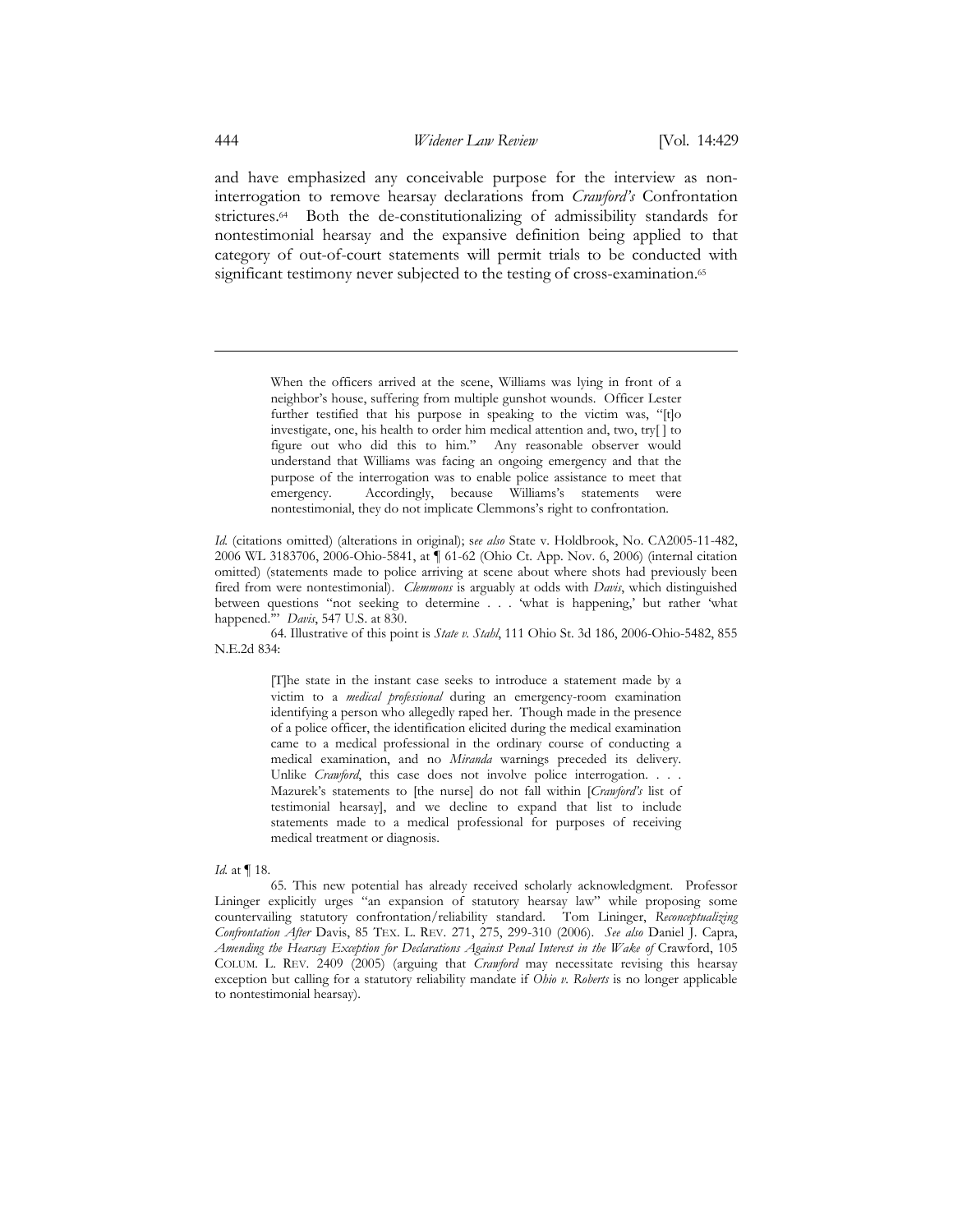#### 2009] Cross-Examination: Seemingly Ubiquitous, Purportedly Omnipotent, and "At Risk" 445

### B. The Forfeiture Doctrine Resuscitated

 The doctrine of forfeiture by wrong-doing, which admits hearsay without cross-examination if the defendant was in some way culpable in procuring the declarant's absence, is of long standing66 and codified in the Federal Rules of Evidence<sup>67</sup> and many state evidence codes.<sup>68</sup> Viewed as an equitable principle rather than one requiring a knowing waiver of a constitutional right, $\omega$  its status was reinvigorated and scholars were prompted to explore (and suggest extensions to) the doctrine's borders after Crawford, in which Justice Scalia reminded us that classifying hearsay as testimonial in no way precluded its application.<sup>70</sup>

Forfeiture doctrine had been read expansively before *Crawford*, with courts emphasizing that the forfeiting conduct need be proved only by a preponderance of the evidence71 and that it need not be the defendant on trial

Reynolds v. United States, 98 U.S. 145, 158 (1879).

1

67. The Federal Rules of Evidence approve admission of a statement "against a party that has engaged or acquiesced in wrongdoing that was intended to, and did, procure the unavailability of the declarant as a witness." FED. R. EVID. 804(b)(6).

68. CAL. EVID. CODE § 1350 (West 1995); DEL. R. EVID. 804(b)(6); HAW. R. EVID. 804(b)(7); 725 ILL. COMP. STAT. ANN 5/115-10.2a (West 2004) (limited to domestic violence prosecutions); MICH. R. EVID. 804(b)(6); N.D. R. EVID. 804(b)(6); PA. R. EVID. 804(b)(6); S.D. R. EVID. 804(b)(6); TENN. R. EVID. 804(b)(6).

69. Cf. Johnson v. Zerbst, 304 U.S. 458, 468-69 (1938) (requiring that waivers of constitutional rights be knowing, intelligent, and voluntary).

70. "[T]the rule of forfeiture by wrongdoing (which we accept) extinguishes confrontation claims on essentially equitable grounds; it does not purport to be an alternative means of determining reliability." Crawford v. Washington, 541 U.S. 36, 62 (2004).

71. See, e.g., United States v. Scott, 284 F.3d 758, 762 (7th Cir. 2002) ("[W]e join the other circuits which have held that the preponderance-of-the-evidence level is correct."); State v. Meeks, 88 P.3d 789, 794 (Kan. 2004) ("[W]here waiver by misconduct is an issue, the burden of proving that the defendant procured the absence of the witness is upon the State by a preponderance of the evidence."); but cf. People v. Giles, 19 Cal. Rptr. 3d 843, 849 (Cal. Ct. App. 2004) (applying a clear and convincing evidence standard but leaving open whether the preponderance standard is all that is constitutionally required); Tom Lininger, Prosecuting Batterers After Crawford, 91 VA. L. REV. 747, 809-810 (2005) (endorsing use of forfeiture doctrine in domestic violence cases with a preponderance standard).

<sup>66.</sup> The principle was articulated by the United States Supreme Court as early as 1879:

The Constitution gives the accused the right to a trial at which he should be confronted with the witnesses against him; but if a witness is absent by his own wrongful procurement, he cannot complain if competent evidence is admitted to supply the place of that which he has kept away. The Constitution does not guarantee an accused person against the legitimate consequences of his own wrongful acts. It grants him the privilege of being confronted with the witnesses against him; but if he voluntarily keeps the witnesses away, he cannot insist on his privilege. If, therefore, when absent by his procurement, their evidence is supplied in some lawful way, he is in no condition to assert that his constitutional rights have been violated.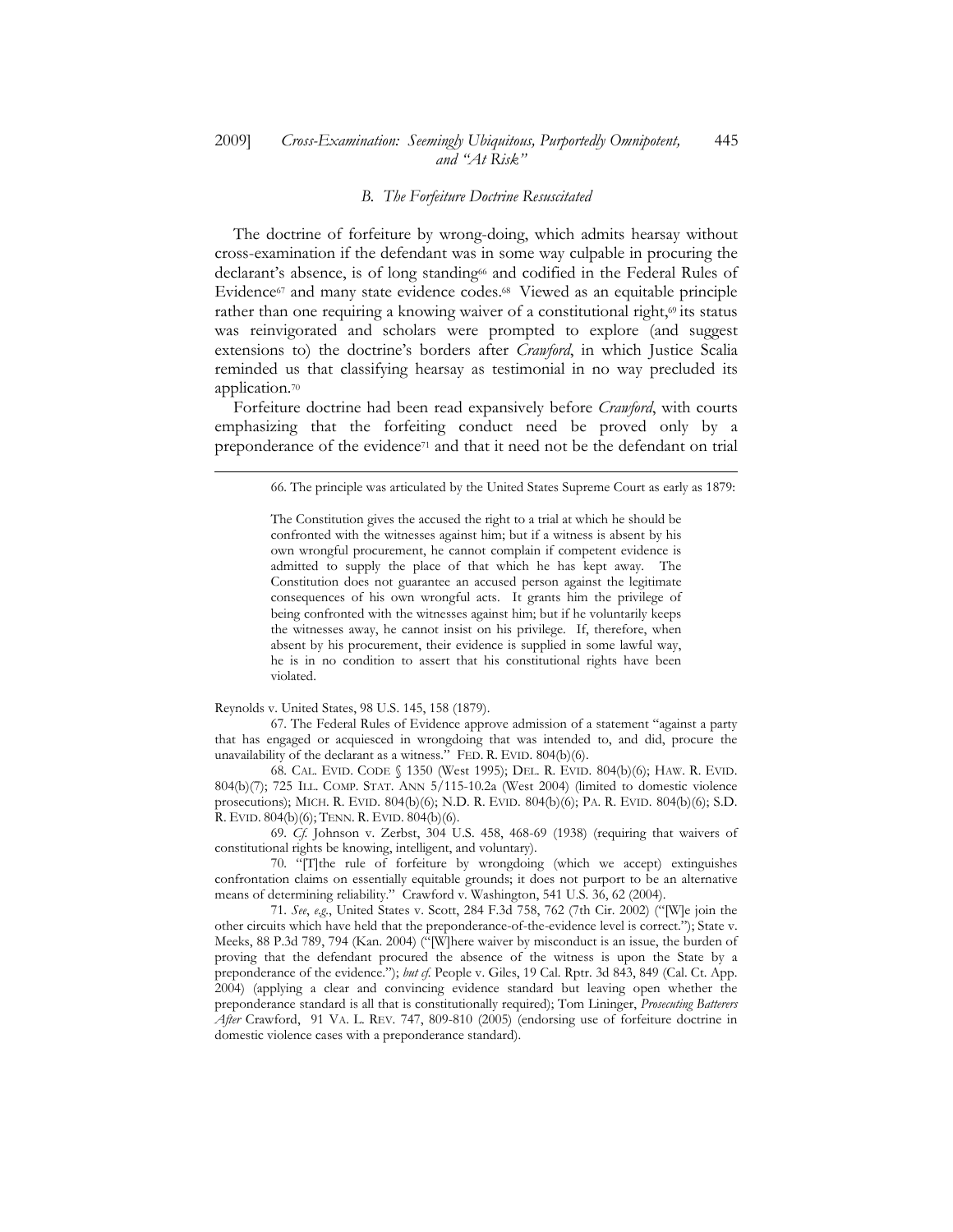who procured the declarant's unavailability.<sup>72</sup> Although the United States Supreme Court has limited forfeiture to cases where the prosecution can prove that it was the defendant's intent to procure the witness's unavailability,73 a majority of the Court believes intentionality can be found in a pattern of abuse showing that the accused "intended to dissuade a victim from resorting to outside help, and includ[ing] conduct designed to prevent testimony to police officers or cooperation in criminal prosecutions."<sup>74</sup>

 This forfeiture paradigm had previously been advanced by scholars, who sought to elasticize the range of conduct that would be found to have procured the declarant's unavailability, with particular emphasis on the dynamics of prolonged spousal or child abuse as satisfactory causes for a finding of forfeiture:

[I]n many, if not most, cases of victimless domestic violence prosecution, a batterer's conduct over time has caused the victim's unavailability. . . . It may well be that, if forfeiture is rightly conceptualized, domestic violence prosecutors will frequently be able to prove to a judge's satisfaction that the defendant's misconduct procured the victim's unavailability. This would suggest, however, not that the principle of forfeiture is being incorrectly applied but, rather, that the law is properly accounting for the realities of the uncooperative domestic violence victim.<sup>75</sup>

73. See Giles v. California, 128 S. Ct. 2678, 2689 (2008) ("[U]nconfronted testimony would *not* be admitted without a showing that the defendant intended to prevent a witness from testifying. In cases where the evidence suggested that the defendant had caused a person to be absent, but had not done so to prevent the person from testifying . . . the testimony was excluded unless it was confronted or fell within the dying-declaration exception.").

74. Id. at 2693. Concurring in part, Justices Souter and Ginsburg emphasized that "the element of intention would normally be satisfied by the intent inferred on the part of the domestic abuser in the classic abusive relationship, which is meant to isolate the victim from outside help[.]" Id. at 2695 (Souter, J., concurring). The dissenters in Giles agreed with Justice Souter's domestic violence forfeiture thesis. Id. at 2708 (Breyer, J., dissenting).

75. Deborah Tuerkheimer, Crawford's Triangle: Domestic Violence and the Right of Confrontation, 85 N.C. L. REV. 1, 49-51 (2006) (footnote omitted); see also Andrew King-Reis, Forfeiture by Wrongdoing: A Panacea for Victimless Domestic Violence Prosecutions, 39 CREIGHTON L. REV. 441 (2006).

The same theoretical paradigm has been proposed for a child abuse/assault cases. Laurie E. Martin, Child Abuse Witness Protections Confront Crawford v. Washington, 39 IND. L. REV. 113, 142 (2005) ("Arguments for application of the forfeiture doctrine in cases where the abuse itself is shown to have procured the child victim's absence are strong. Abusers will commonly tell victims not to tell, threaten the victim, their family, or even pets if the child tells; or abusers will ask others, like family members, to keep the child from telling.").

-

<sup>72.</sup> This doctrine of implied waiver has been applied to co-conspirators with no actual involvement in, or pre-event knowledge of, the act that ensured the declarant's unavailability. See, e.g., United States v. Thompson, 286 F.3d 950, 965 (7th Cir. 2002) ("By limiting coconspirator waiver-by-misconduct to those acts that were reasonably foreseeable to each individual defendant, the rule captures only those conspirators that actually acquiesced either explicitly or implicitly to the misconduct.").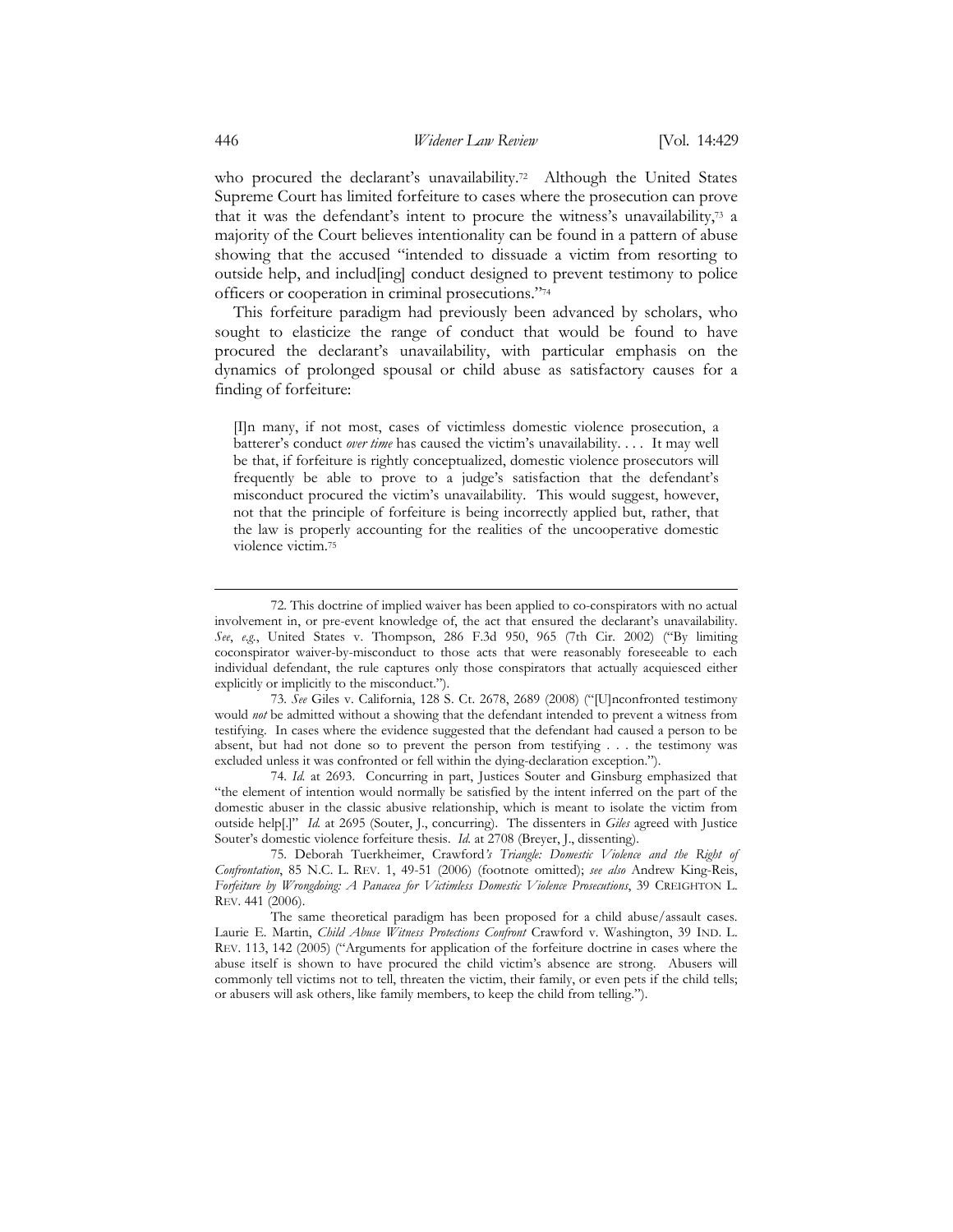This article does not purport to assess the constitutional, evidentiary, or social value of these developments and theories in forfeiture doctrine.<sup>76</sup> They are noted for the single purpose of establishing a trend line in cross-examination practice: as with the expansive approach to defining nontestimonial hearsay and the abrogation of the reliability test for such hearsay, more trial evidence will be presented without benefit of cross-examination.

## C. Cross-Examination in the Age of Electronic Media

 The United States has a significant portion of its population devoted and acclimated to receiving information electronically in a visual format. At the end of 2006, "[t]he average American viewer watche[d] 4 hours and 35 minutes of TV each day, according to a 2006 report from Nielsen Media Research."77 By contrast, reading time is one-fourth of that.78

 There is some support for a conclusion that this correlates with shorter attention spans79 and a greater preference and/or capacity to obtain information visually rather than aurally. Neuroscience shows that the brain may favor such information delivery, as "the physiological predominance of the sense of sight is indicated by the fact that there are more neurons involved in the visual functioning of the nervous system than in the rest of the senses put together."80

 Where the science is soft is in identifying quantitatively whether and how this visual focus (and its consequential reduction in attention span) affects juror reception and retention of orally-presented proof.81 It is contended "that

 $\overline{a}$ 

<sup>76.</sup> Concerns have been expressed over whether the expansion of forfeiture doctrine will lead to trial by unreliable (as well as un-cross-examined) evidence. See Kelly Rutan, Comment, Procuring the Right to an Unfair Trial: Federal Rule of Evidence 804(B)(6) and the Due Process Implications of the Rule's Failure to Require Standards of Reliability for Admissible Evidence, 56 AM. U. L. REV. 177 (2006).

<sup>77.</sup> Michael Wamble, Stud Spud Man Wins His Second Straight Ultimate Couch Potato Title, CHI. DAILY HERALD, Jan. 4, 2007, at 3.

<sup>78.</sup> Surveys indicate that "51 percent of the American population never reads a book over 400 pages after they complete their formal education . . . [and t]he average American reads only eight hours (books, newspapers, magazines, Yellow Pages, etc.) every week." Harvey Mackay, Smartest People Have Something to Learn, ALBANY TIMES UNION, Dec. 31, 2006, at E1.

<sup>79.</sup> See, e.g., Dimitri A. Christakis et al., Early Television Exposure and Subsequent Attentional Problems in Children, 113 PEDIATRICS 708, 708-13 (2004) (documenting significant attention span deficits in seven-year-olds who engaged in substantial television watching years earlier); Renee Hobbs, Television and the Shaping of Cognitive Skills, in VIDEO ICONS AND VALUES 33, 36-38 (Alan M. Olson et al. eds., 1991) (describing television's ability to shorten viewers' attention spans).

<sup>80.</sup> Irvin C. Rutter, Law, Language, and Thinking Like a Lawyer, 61 U. CIN. L. REV. 1303, 1329 n.55 (1993) (citing Louis N. Ridenour, Electronics and the Conquest of Space, in AN OUTLINE OF MAN'S KNOWLEDGE OF THE MODERN WORLD 279, 287 (Lyman Bryson ed., 1960)).

<sup>81.</sup> The ultimate source for this contention is often a communications specialist or jury consultant. See, e.g., Fred H. Cate & Newton N. Minow, Communicating With Juries, 68 IND.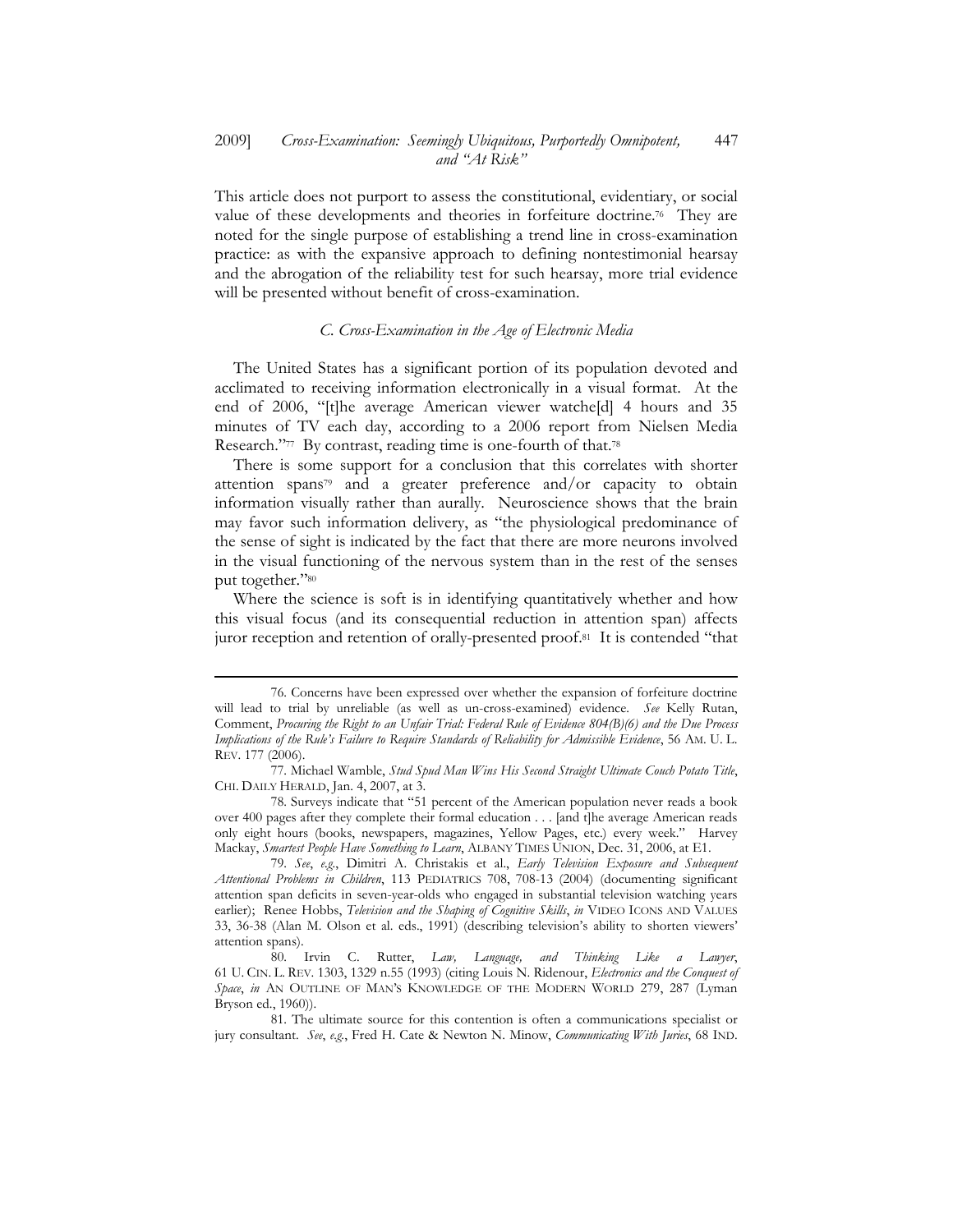juries remember 85 percent of what they see as opposed to only 15 percent of what they hear."<sup>82</sup> Separately, there is a strong capacity to remember "iconic" visual images.<sup>83</sup>

 Separate from worries over the impact on cross-examination of an audience with a more visual focus and its correlated limited attention span are concerns about television *content*. The most discussed fear for trials, the "CSI effect," has anecdotal support for its claim that certain types of programming have altered the expectations of jurors in criminal cases and, for prosecutors, raised the burden of proof by requiring seemingly infallible (e.g., DNA) proof.<sup>84</sup> These experiences have not been borne out in controlled studies,<sup>85</sup> but the concern over television impacting on jurors' beliefs continues to motivate lawyers in designing jury strategy and seeking particular jury instructions. Should such a correlation be proved, cross-examination may require reconfiguring, or CSI-category cases may join the ranks of those<sup>86</sup> where the leading question has diminished utility.

 The transformation to a visual-information, abbreviated-attention-span society (or a society in which a significant portion of adults has these attributes) does not forecast or imply that cross-examination is in an "at-risk" status. However, it does mandate study of whether these factors require that cross-examination be reconfigured. Such study may require significant

This phenomenon is significantly altering law school teaching, where the information recipients are the next generation of jurors and the traditional mode of presentation has been oral. Fred Galves, Will Video Kill the Radio Star? Visual Learning and the Use of Display Technology in the Law School Classroom, 2004 U. ILL. J.L. TECH. & POL'Y 195, 202-03 (2004). Galves reiterates that "[i]t is clear that people remember more of what they see than what they hear. Therefore, people retain information communicated through sight and sound better than information conveyed through sound alone." Id. (footnote omitted).

83. H. Mitchell Caldwell et al., Primacy, Recency, Ethos, and Pathos: Integrating Principles of Communication into the Direct Examination, 76 NOTRE DAME L. REV. 423, 493 (2001). Citing to studies on visual image retention, the authors conclude that "our ability to recall a picture is astounding. Whereas even memorized verbal information is subject to forgetting, iconic (visual) images are relatively permanent, and our capacity for them seems virtually unlimited." Id. (footnote omitted).

84. Kit R. Roane, The CSI Effect, U.S. NEWS & WORLD REP., Apr. 25, 2005, at 48; Richard Willing, "CSI Effect" Has Juries Wanting More Evidence, USA TODAY, Aug. 5, 2004, at 1A.

85. See Kimberlianne Podlas, "The CSI Effect:" Exposing the Media Myth, 16 FORDHAM INTELL. PROP. MEDIA & ENT. L.J. 429 (2006).

86. See supra Part II (discussing the inutility of cross-examination in mistaken identification cases).

-

L.J. 1101, 1114 (1993) (relying for this thesis on the contention of the President of Litigation Communications, Inc).

<sup>82.</sup> Kristin L. Fulcher, Note, The Jury as Witness: Forensic Computer Animation Transports Jurors to the Scene of a Crime or Automobile Accident, 22 U. DAYTON L. REV. 55, 72 (1996) (quoting I. Neel Chatterjee, Admitting Computer Animations: More Caution and New Approach Are Needed, 62 DEF. COUNS. J. 36, 43 (1995)). See also Cate & Minow, supra note 81, at 1114 ("It should come as no surprise that as much as ninety percent of verbal testimony is misunderstood or forgotten completely.").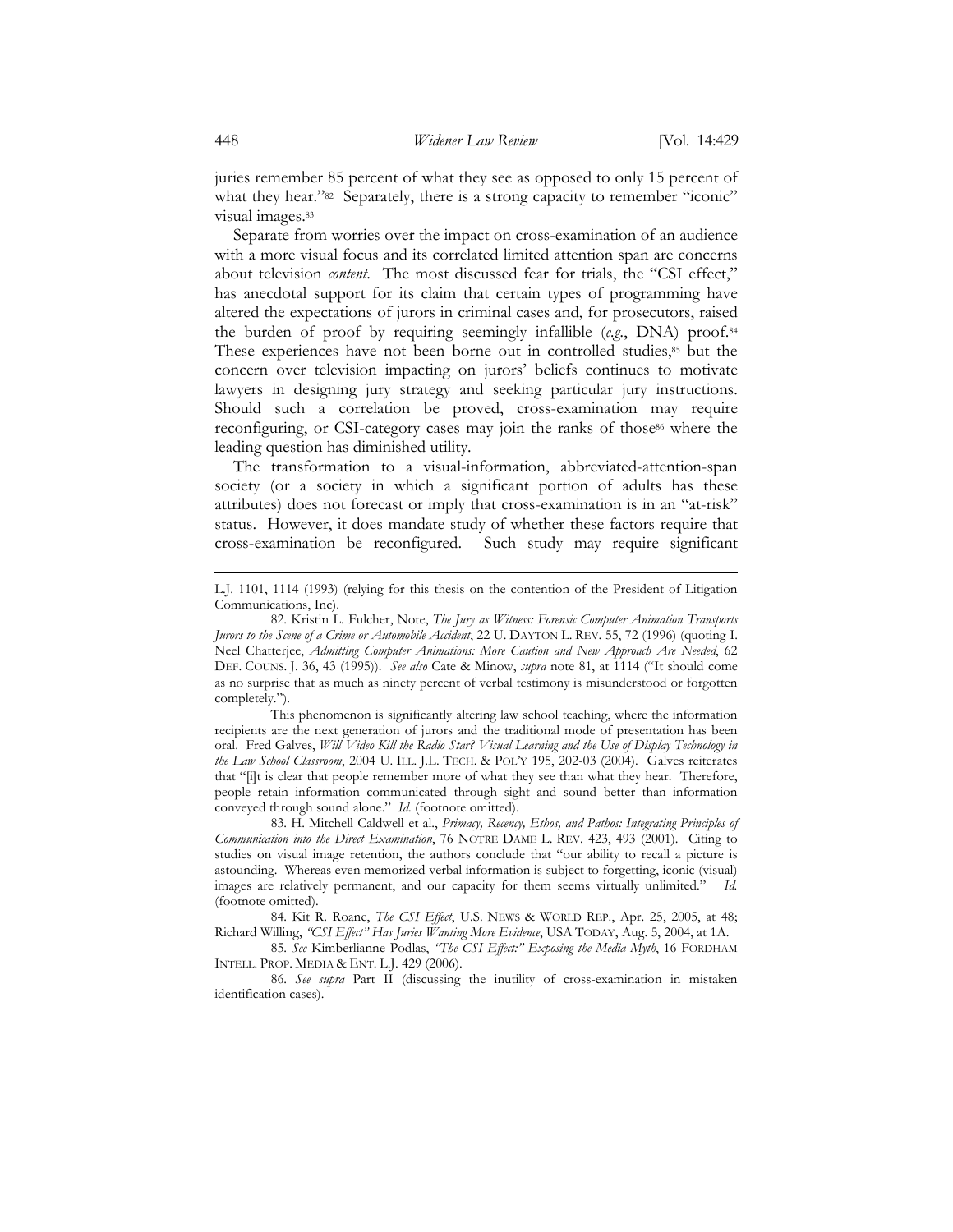#### 2009] Cross-Examination: Seemingly Ubiquitous, Purportedly Omnipotent, and "At Risk" 449

adaptation of this art, an evolutionary response that re-imagines crossexamination to be cognizant of the limits of aural reception and the expectations of a visual-information-receptor factfinder. Increased brevity in presentation,<sup>87</sup> incorporation of visuals,88 and dramatics,89 may prove essential

the assessment of new strategies for shaping trial presentations to Generation X jurors is accompanied by acknowledgment of the second galvanizing change in society—the rapid rise of new technologies to accumulate and convey knowledge. . . . [W]hile the ultimate object of the trial has remained constant, the twenty-first century lawyer must adapt his or her advocacy to accommodate the new audience, as well as to employ new means of information delivery.

#### Id.

1

88. The ABA currently lists six vendors with trial presentation software. ABA Legal Tech. Res. Ctr., Presentation Software: Comparison Chart http://www.abanet.org/tech/ltrc/charts/presentationcomparison.html. See Caldwell et al., supra note 83, at 509 (calling for "the liberal use of visual aids . . . to make the substance of a case easier for the jury to understand and remember"). Litigators have clearly received this message. In today's courtroom, the PowerPoint presentation is only the beginning. Courts have developed principles of and procedures for the admissibility of computer-generated animations. See, e.g., State v. Swinton, 847 A.2d 921, 945 n.30 (Conn. 2004); Pierce v. State, 718 So. 2d 806 (Fla. Dist. Ct. App. 1997); Cleveland v. Bryant, 512 S.E.2d 360 (Ga. Ct. App. 1999); State v. Clark, 655 N.E.2d 795 (Ohio Ct. App. 1995); Harris v. State, 13 P.3d 489, 495 (Okla. Crim. App. 2000); Commonwealth v. Serge, 896 A.2d 1170, 1178 (Pa. 2006); Mintun v. State, 966 P.2d 954, 959 (Wyo. 1998).

Computer software for managing and presenting documents, photos and other exhibits is readily available and in use. According to a 2004 American Bar Association survey of lawyers,

[t]he most readily available evidence presentation device was a laptop equipped with presentation software (22%). On the other hand, the availability of barcode readers (5%), evidence cameras (10%), and integrated lectern/evidence presentation units (13%), was limited. . . .

Although it would be desirable for the courts to provide hardware, larger firms (over 100 attorneys) are taking matters into their own hands. Digital slide projectors (54%), notebook/laptop with presentation software (82%), and overhead projectors (76%) seem to be a part of the trial attorney[']s arsenal. Growing in availability are evidence cameras (34%) and digital audio recording devices (26%). Even for solo attorneys, a laptop with presentation software (21.4%) is becoming a standard tool of the trade.

ABA Legal Tech. Res. Ctr., Anatomy of Trial Technology, http://www.abanet.org/tech/ltrc/publications/trialtech.htm.

89. One writer has described the "legal management of dramatic effect" that was choreographed in the Timothy McVeigh trial as responsive to the fear of jurors' attention spans waning. Elayne Rapping, Television, Melodrama, and the Rise of the Victims' Rights Movement, 43 N.Y.L. SCH. L. REV. 665, 674 (1999). Rapping quotes a lawyer who observed the McVeigh trial

<sup>87.</sup> The link between the television-information generation and trial presentation is beginning to appear in advocacy writing. Gary S. Gildin, Reality Programming Lessons for Twenty-First Century Trial Lawyering, 31 STETSON L. REV. 61, 63 (2001). Noting that members of "generation X" continue to make up an ever-larger plurality of jurors, Professor Gildin advises that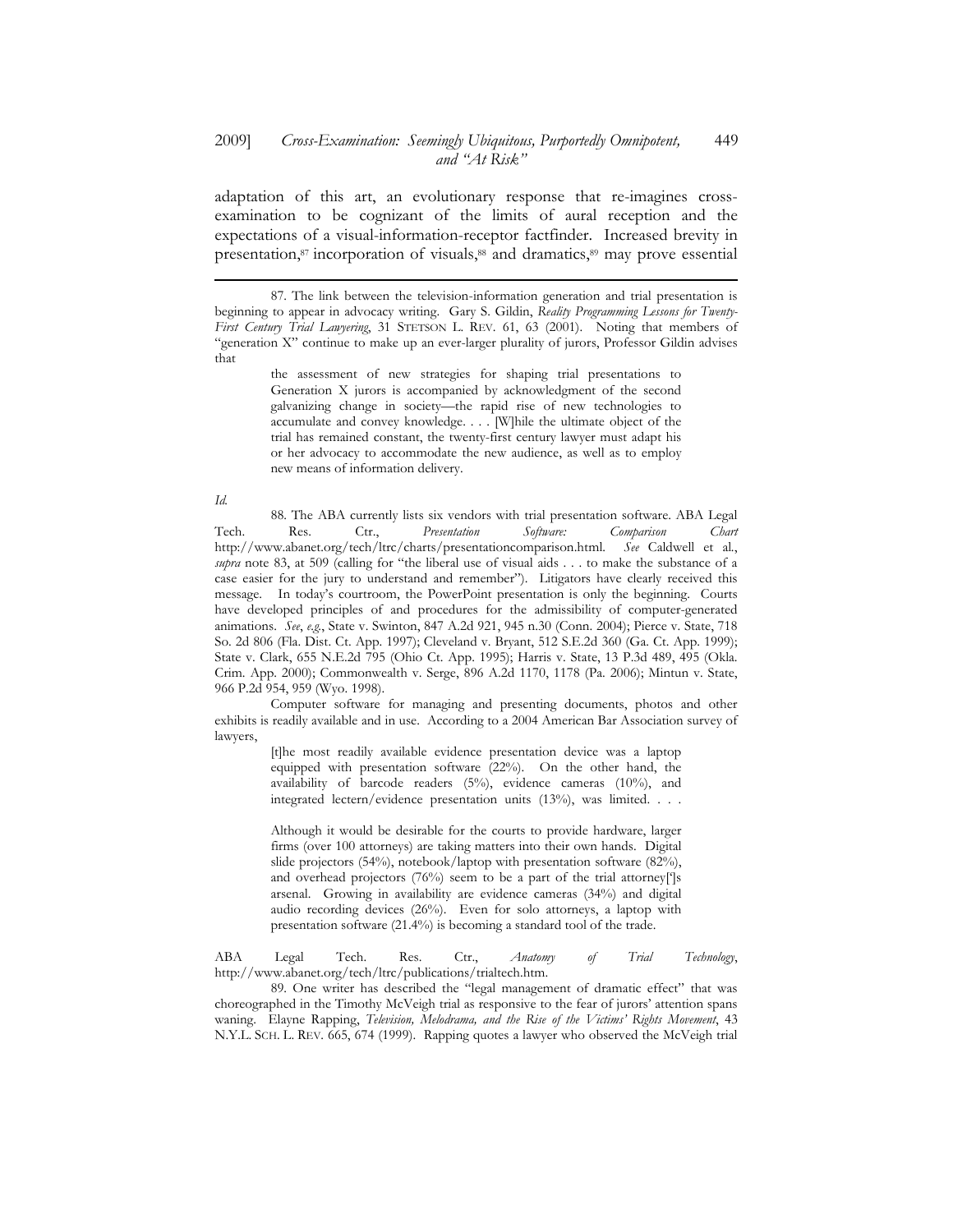in ensuring that cross-examination retains some capacity to elucidate and inform, if not to be the "great<sup>[]</sup> engine" in the search for truth. As one writer has cautioned,

The twenty-first century may dictate that we now structure our speeches (and perhaps our witness examinations as well) not only to place first what we want the jurors to recall, but also to open our presentations by instantly unveiling information that will cause the jurors to become sufficiently interested and refrain from pressing their mental remote control button to tune in to another "station."<sup>90</sup>

 Reconfiguring the trial presentation's organization and content is essential not only for attentiveness but for comprehension. Studies have shown that visuals, particularly juror notebooks with copies of expert witness slides and glossies, enhance juror comprehension of complex scientific evidence, such as mitochondrial DNA.91 The National Center for State Courts has recommended that judges consider providing juror notebooks including "photographs of key witnesses" and "copies of key exhibits" in complex or lengthy cases.92 Cross-examination will not work by words alone.

# IV. CONCLUSION

 The mythic power of cross-examination remains enshrined in the American adjudicative process, both criminal and civil.93 What courts have yet to address are two concerns: the demonstrated limits (if not inutility) of this tool in specific contexts such as mistaken identification cases; and the cost to the truth-determining process if cross-examination is no longer

as opining that "[l]awyers are convinced they need drama and entertainment in an age when attention spans have been diminished by television." Id. (quoting Andrew Cohen, Lessons from the Timothy McVeigh Trial, MEDIA STUD. J., Winter 1998, at 11.)

<sup>90.</sup> Gildin, supra note 87, at 69. Gildin's urgings do not stand in isolation. James McElhaney's "On Litigation" column admonishes lawyers to "[s]how the jurors—don't just tell them—the story of your case." James McElhaney, *Language Has Its Limits*, A.B.A. J., Feb. 2007, at 18,

<sup>91.</sup> B. Michael Dann, et. al., Can Jury Trial Innovations Improve Juror Understanding of Evidence?, NAT'L INST. UST. J., Nov. 2006, available at DNA Evidence?, NAT'L INST. JUST. J., Nov. 2006, available at http://www.ojp.usdoj.gov/nij/journals/255/trial\_innovations.html.

<sup>92.</sup> NAT'L CTR. FOR ST. CTS., JURY TRIAL INNOVATIONS 102-03 (G. Thomas Munsterman, et al. eds., 2nd ed. 2006).

<sup>93.</sup> Although much of the discussion above focuses on Confrontation analysis, a purely criminal trial concern, the trend lines shown there will impact clearly and consistently in civil litigation as evidence codes expand or judicial decisions expand the admissibility and role of hearsay proof. In addition, the developments noted in Part III.C—the expectations and modes of learning engendered by the role of television and electronic media—have equal applicability to litigation styles in civil practice.